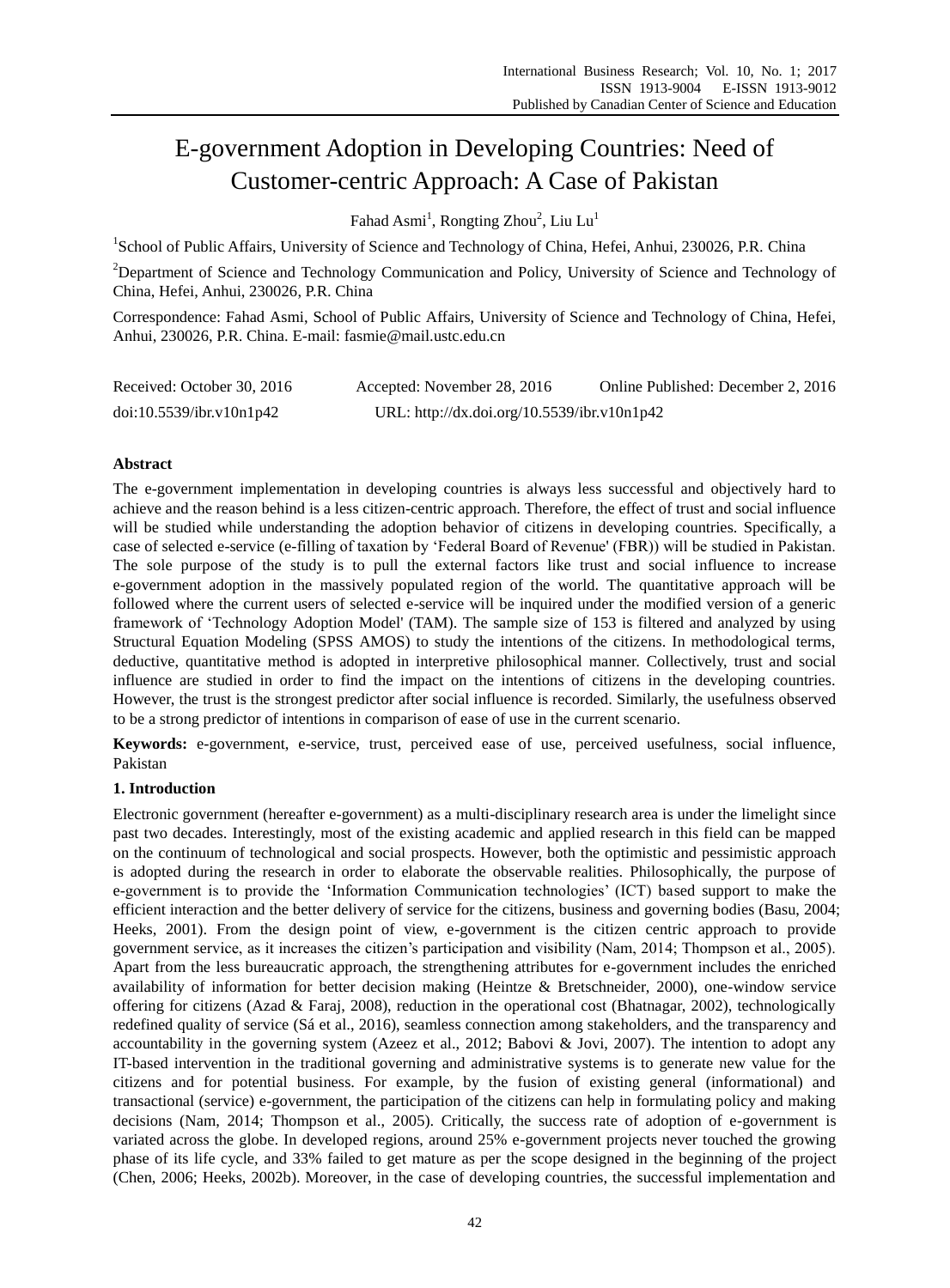acceptance rate is not more than 15% (Heeks, 2003). The success of e-government demands high participation of citizens to get involved in each phase of its life cycle. In other words, the end-user should be strategically valued while designing the vision of customer-centric innovation in the real world. As the result, a limited amount of citizen participation is the emerging challenge for the e-government success around the world (Gupta et al., 2008; Rana & Dwivedi, 2015; Al-hujran et al., 2015). In the recent decade, the technological aspect is intensively discussed and reviewed. The literature regarding the evaluation and implementation of e-government is more focused towards gaps and problems related to information technology, process re-engineering, staffing, managerial aspects and resources allocation (Heeks, 2003; Heeks, 2002a), and it helps to define more understanding about the e-government implementation issues in the developed countries. However, the fluctuating trends of adoption due to different social, psychological, demographical and economic factors are comparatively lesser in the discussion (Carter et al., 2011).

The concentrated pool of research exists and is getting further populated about the citizen's adoption of e-commerce in developing countries. For example, the hospitality (Cao & Yang, 2016; Hua et al., 2015), retailing (Shim et al. 2016) and 'small and medium enterprises' (SMEs) (Kurnia et al., 2015; Ueasangkomsate, 2015; Rahayu & Day, 2015). In contrast, the e-government adoption and the examination of citizens' perception towards e-government in developing countries are faintly observed in the academic literature (Shajari & Ismail, 2012; Azeez et al., 2012; Kharel & Shakya, 2012). Among the hard, soft and country specific contextual gaps, the contextual variables are complex and inimitable in the case of developing countries (Heeks, 2003). Specifically, the macro level forces in the form of political, economic and cultural considerations are the critical success factors and less discussed for e-government adoption in developing countries (Dada, 2005; Ciborra, 2005). Therefore, in order to accommodate the citizen's expectations in cultural context, and to sketch the overview of perceived value from the available e-government platform in developing countries, the case of Pakistan will be studied. In this case, the 'Social Influence' and 'Trust' as external variable in the 'Technology Acceptance Model' (TAM) will be adopted. Specifically, the case of offered services by 'Federal Board of Revenue' (FBR) in the country', will be studied in the different provinces of the country. The purpose of this study is to investigate the tax payer's (citizens) behaviour in terms of social influence and trust in the existing e-services by the (FBR) government while filing their tax online, and to measure the intentions to use it while observing PEOU and PU as a part of independent factors. Current section will be followed by the comprehensive literature review about the existing e-government modelling and e-government related development in Pakistan, after defining the hypotheses for the current study, the methodological aspect will be discussed. It will be lead further to the findings and analysis section of the paper. In the sum-up, the conclusion with the possible future studies will be highlighted.

# **2. Literature Review**

## *2.1 E-government in Pakistan*

The nation with 59% youth population (age below 30 years) is witnessing the gradual increase in its literacy rate, and reviving human index with the high rate of urbanization (Mahar, 2014). The future of the country demands decent approach by the government to reach their basic needs (Arfeen & Khan, 2009). In year 2005, the 'e-government directorate' (EGD) suggested 5 years plan with the priority to provide transparent, agile and efficient e-governing platform in the country (Ali, 2013). Likewise the most of the developing nations, the vision to implement e-government projects experienced prolonged struggling phase because of weak infrastructure and internal misalignment of public sector organizations. Specifically, 40 primary projects were initiated with the financial budget of USD \$40 million, but political instability, corruption, and lack of stakeholders' co-ordination deaccelerated the performance of EGD in the country (Ahmad & Zafar, 2012; Arfeen & Kamal, 2014). According to the 'United Nations Public Administration Country Studies' (UNPACS), the 'e-government development index' (EGDI) and 'e-Participation' (ePart) in the case of Pakistan is slightly decreasing every year, and presently the country holds 158thand 97th rank respectively (Hongbo, 2014). Every developing nation usually take the e-government initiative by idealize the goal of political strengthening in the form of electronic voting and citizens participation (Sæbø et al., 2008), economic progress by decrease in agencies' operational cost (Gupta et al., 2008; Bwalya & Zulu, 2012), and by technological advancement for providing agile security, confidentiality and accessibility (Rifkin, 2013; Bwalya & Zulu, 2012). However in the case of Pakistan, this lack of effectiveness in the EGD policies and plan is the output of poor 'Online Service Index' (OSI), insufficient 'Telecom Infrastructure Index' (TII) and unconvincing 'Human Capital Index' (HCI) are the greatest challenges to making it real and successful (Hongbo, 2014; Arfeen & Khan, 2009; Arfeen & Kamal, 2014; Ahmad & Zafar, 2012).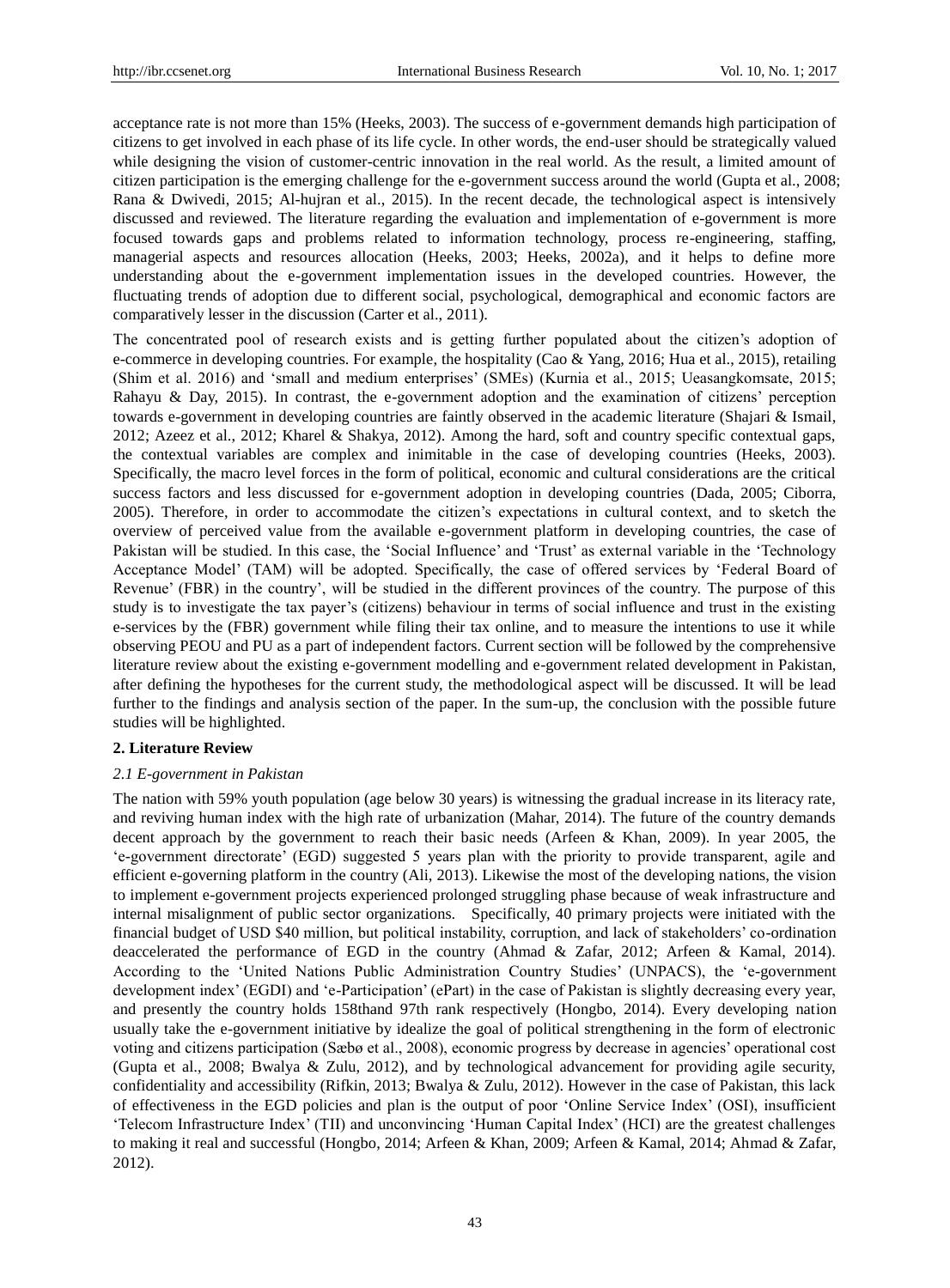# *2.2 Need of Citizen Centric Approach in E-government in Developing Countries*

Citizen's participation is always challenging for e-government in developing countries. In the case of Pakistan, by 2012 only 10% of the population had internet access, however the 66% population of the country was mobile phone subscriber (UNICEF, 2013). In the case of developing countries, most of the exiting frameworks and models of e-government are emphasizing the importance of resource driven approach as shown in the Table 1. However, the customer-centric approach is comparatively less in discussion, though it plays critical role for e-government success as shown in the Table 1.

|  | Table 1. E-government Frameworks and models used in the developing countries |  |  |
|--|------------------------------------------------------------------------------|--|--|
|  |                                                                              |  |  |

| Author(s)             | Year | Country  | <b>Dimensions discussed</b>                            | <b>Resource base view (RBV) VS</b> |
|-----------------------|------|----------|--------------------------------------------------------|------------------------------------|
|                       |      |          |                                                        | <b>Customer-Centric View (CCV)</b> |
| Khanh, Ngo Tan Vu     | 2014 | Vietnam  | Processes, Governing, Social, Technical,               | <b>RBV</b>                         |
|                       |      |          | Diffusion (5 factors) (Khanh, 2014)                    |                                    |
| Electronic            | 2005 | Pakistan | Internal effectiveness<br>efficiency,<br>and           | <b>RBV</b>                         |
| Government            |      |          | Top-level management, Coherent policy,                 |                                    |
| (EGD),<br>Directorate |      |          | Legislation, Government Data centres                   |                                    |
| Pakistan              |      |          | (Directorate (EGD), 2005).                             |                                    |
| MAHAPATRA,            | 2004 | India    | Technology, Managerial aspect, Resources,              | RBV / CCV (Hybrid)                 |
| Raghunath             |      |          | e-Culture (Mahapatra & Perumal, 2004).                 |                                    |
| PERUMAL,              |      |          |                                                        |                                    |
| Sinnakkrishnan        |      |          |                                                        |                                    |
| Shakya, Subarna       | 2008 | Nepal    | Infrastructure, Applications (G-G <sub>B</sub> and C), | <b>RBV</b>                         |
|                       |      |          | Private sector, Empower Government staff,              |                                    |
|                       |      |          | Human Resource development (Shakya,                    |                                    |
|                       |      | Sri      | 2008).                                                 |                                    |
| Rainford, Shoban      | 2005 |          | Leadership, Policies, Infrastructure, ICT              | <b>RBV</b>                         |
|                       |      | Lanka    | industry<br>and<br>Human<br>Resource                   |                                    |
|                       |      |          | Development (Rainford, 2005).                          |                                    |
| Al-Omari, Hussein     | 2006 | Jordan   | Infrastructure, Law and policy, Design and             | <b>RBV</b>                         |
|                       |      |          | managerial issues (Al-Omari, 2006).                    |                                    |

It is generally observed that the database, network, monitoring and office automation related technology is always addressed in more sophisticated manner, in contrast of customer-centric value creation, especially in the case of developing countries (Snellen, 2002). Citizens to get involved in the e-government by e-participation and e-opinion is still not distinctly observable trend globally, as only 11% and 9% of world's e-government have the feature of e-participation and e-opinion respectively (United Nations, 2008). In terms of sophistication level of e-government, it can be stated that the e-government in developing countries is still hooked up in a process of engaging, enhancing and information-interacting. However, the developed economies are enjoying the transactional and networked value from the e-government (United Nations, 2010).

## *2.3 Recent E-government Related Research in Pakistan*

The bifurcates the public value of e-government as the (1) e-service delivery, (2) outcome of e-services and (3) trust, specifically the e-service delivery embraces the cost of operations, fairness in the operations, choices and satisfaction of citizens towards e-services (Kearns, 2004) Conversely, the turnkey operations and foreign consultation about e-government in developing countries is creating reality-design gap in the implementation of e-government (Vintar, 2006). In Pakistan, the performance of EGD is highly criticized as the most of the project are going through the initialization phase because of weak IT-policy implementation and follow-ups (Arfeen & Kamal, 2014). It can be concluded that the analysis of IT competency in terms of, intangible resources and culture are least considered while designing and implementing e-service by government in the country (Arfeen & Khan, 2009; Arfeen & Kamal, 2014; Haider & Shuwen, 2015). The Table 2 is the quick overview of recent analysis of the e-government in the country.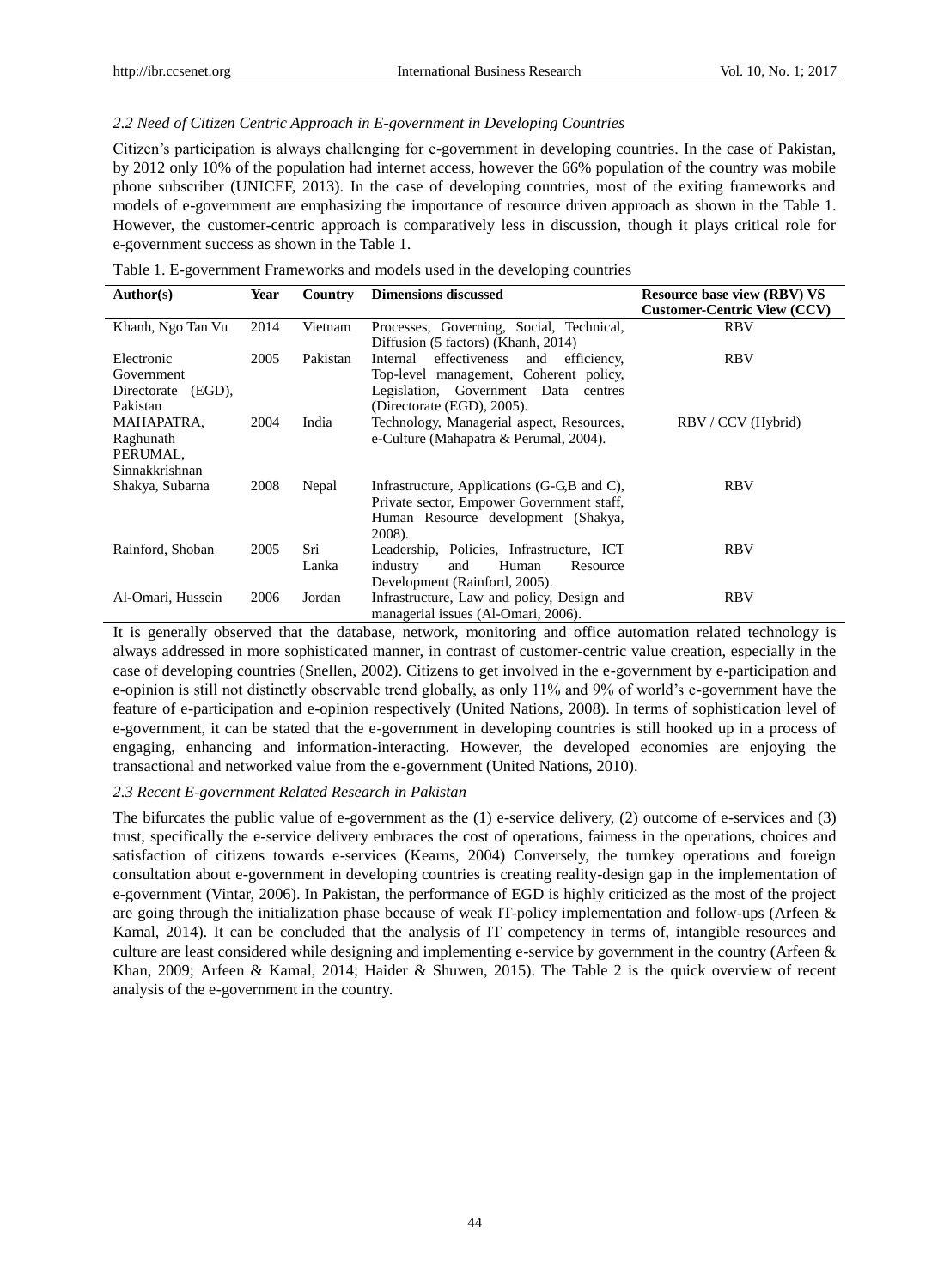|  | Table 2. Recent e-government related researches in the country |  |  |
|--|----------------------------------------------------------------|--|--|
|  |                                                                |  |  |

| Author(s)                       | Year | Dimensions discussed related to e-government in the country                                                                                                             |
|---------------------------------|------|-------------------------------------------------------------------------------------------------------------------------------------------------------------------------|
| Haider, Zulfiqar                | 2016 | Macro level forces (political, infrastructural, economic, social and legal) are the                                                                                     |
| Shuwen, Chen                    |      | major obstacles in the e-government adoption (Haider et al., 2016).                                                                                                     |
| Burdey, Muhammad Bux            |      |                                                                                                                                                                         |
| Mastoi, Abdul Ghaffar           | 2016 | Studied the (mobile) e-service adoption (Land RecordManagement Information                                                                                              |
| Hussein, Ahmed                  |      | System – LRMIS) through 'Social Cognitive Theory'.                                                                                                                      |
| Ahmed, Alsherbiny               |      |                                                                                                                                                                         |
| Haider, Zulfiqar                | 2015 | Studied the demand side, citizens expectation by using UTAUT (Haider & Shuwen,                                                                                          |
| Shuwen, Chen                    |      | 2015).                                                                                                                                                                  |
| Khan, Farooq Alam               | 2015 | Studied factors affecting e-government adoption in internet users using UTAUT                                                                                           |
| Ahmad, Basheer                  |      | (Khan & Ahmad, 2015).                                                                                                                                                   |
| Arfeen, Muhammad                | 2014 | Highlighted terrorism, international funding, lack of capability and infrastructure as                                                                                  |
| Kamal, Muhammad                 |      | the emerging challenge for e-government in the future (Arfeen $& Kamal, 2014$ ).                                                                                        |
| Mariam<br>Rehman.               | 2013 | Studied Impact of website quality on trust and intentions to use e-government on the                                                                                    |
| Vatcharaporn<br>Esichaikul,     |      | basis of conceptual model (Mariam Rehman, Vatcharaporn Esichaikul, 2013).                                                                                               |
| Muhammad Kamal                  |      |                                                                                                                                                                         |
| Ahmad, Muhammad Ovais           | 2013 | Citizen's adoption of e-government on the basis of conceptual model include the                                                                                         |
| Markkula, Jouni                 |      | essence of 'Social Cognitive Theory' and 'Innovation Diffusing Theory' (Ovais                                                                                           |
| Oivo, Markku                    |      | Ahmad et al., 2013).                                                                                                                                                    |
| Kamal, Muhammad Mustafa         | 2012 | Organizational, social, political and strategic view discussed while defining                                                                                           |
| Hackney, Ray                    | 2011 | stakeholders of e-government (Kamal & Hackney, 2012).                                                                                                                   |
| Kayani, Muhammad Bilal          |      | Organization and citizen level problems discussed and raised the issues related to<br>ICT infrastructure, terrorism, access to the e-service and finance as the serious |
| Haq, M Ehsan<br>Perwez, M Raza  |      |                                                                                                                                                                         |
|                                 |      | challenges in the current phase of adoption (Kayani et al., 2011).                                                                                                      |
| Humayun, Hasan<br>Qaisar, Nasim | 2010 |                                                                                                                                                                         |
| Ghufran, Hafiz                  |      | Organization level adoption, challenges of infrastructure and finance as the critical<br>findings (Qaisar & Ghufran, 2010).                                             |
| Arfeen, Irfanullah              | 2009 | Process re-engineering, ICT infrastructure and Human resource are critical to                                                                                           |
| Khan, Nawar                     |      | address e-government adoption (Arfeen & Khan, 2009).                                                                                                                    |
|                                 |      |                                                                                                                                                                         |

In the list of literature provided in Table 2, the adaptation of socio-psychological modelling is observed while analysing citizen's behaviour towards e-government. The next section of this paper will focus on the existing socio-psychological models which can be used in the current study to understand the situation.

#### *2.4 Conceptual Model and the Hypotheses*

Purposefully, the e-government is a technology-based solution for the government institutions to service citizens (Heeks & Bailur, 2007; Bhatnagar, 2002). Therefore the behavioural studies are vital to focus specifically, when the citizens are diverse in the terms of age, language, norms and ethics. The series of classic behaviour models include 'Theory of reasoned Action' (TRA) (Fishbein & Ajzen, 1975), 'Theory of Planned Behaviour' (TPB) (Ajzen, 1991) and, 'Social Cognitive Theory' (SCT) (Bandura, 1977). In terms of innovation and technology adoption models, 'Innovation Diffusion Theory' (IDT) (Rogers, 1995), 'Technology Acceptance Model' (TAM) defining the importance of perceived ease and usefulness (Davis, 1989) and 'Unified Technology Acceptance and Use of Technology' (UTAUT) as the most comprehensive technology adoption view (Venkatesh et al. 2003) are the dominating ones. Furthermore, the evolution of classic behaviour and innovation adoption models produced 'Decomposed Theory of Panned Behaviour' (DTPB) discussing the importance of facilitating facilities and the in-depth view of social influence (Taylor & Todd, 1995), 'TAM2' by overlapping traditional TPB and TAM (Venkatesh, 2000). Through the secondary sources, it is observed that the 'UTAUT' and 'TAM' are the highest adopted models to explain and predict the technology adoption behaviour (Dwivedi et al., 2011; Chuttur, 2009). In the constructive fashion, TAM has been challenged for holding less contextual values while defining individual's behaviour (Chuttur, 2009). As Bagozzi (2007) argued that TAM can't differentiate the desired and intended set of actions and goals. Similarly, Benbasat and Barki (2007) highlighted the TAM as a model with black-box nature as TAM not defines the list of external variables which drives the intentions and use of individuals. In order to, deal with the emerging challenges and arguments regarding the reliability of the TAM as a model, researchers are adding the flavour of different variables i.e.'time' (Fayad & Paper, 2015) and 'trust' (Agag & El-Masry, 2016) in e-commerce, 'culture' with 'trust', (Al-hujran et al., 2015) and 'Social Norms' with 'Facilitating facilities' (Dwi & Aljoza, 2015) in e-government related studies in terms of modeling, different researchers used the dynamics of 'Perceived Usefusdslness' and 'Perceived Ease of Use' to justify the psychological forces to adopt IT-based innovation (Davis, 1989). The 'Perceived Usefulness' (USE) calculates the perceived benefits an individual can achieve by adopting innovation. As naturally, IT-based solutions are to enhance efficiency and performance of the operations, instead of making the processes complex (Qiu & Li, 2008). On the other hand, the 'Perceived Ease of Use' (EASE) explains the individual's perception about the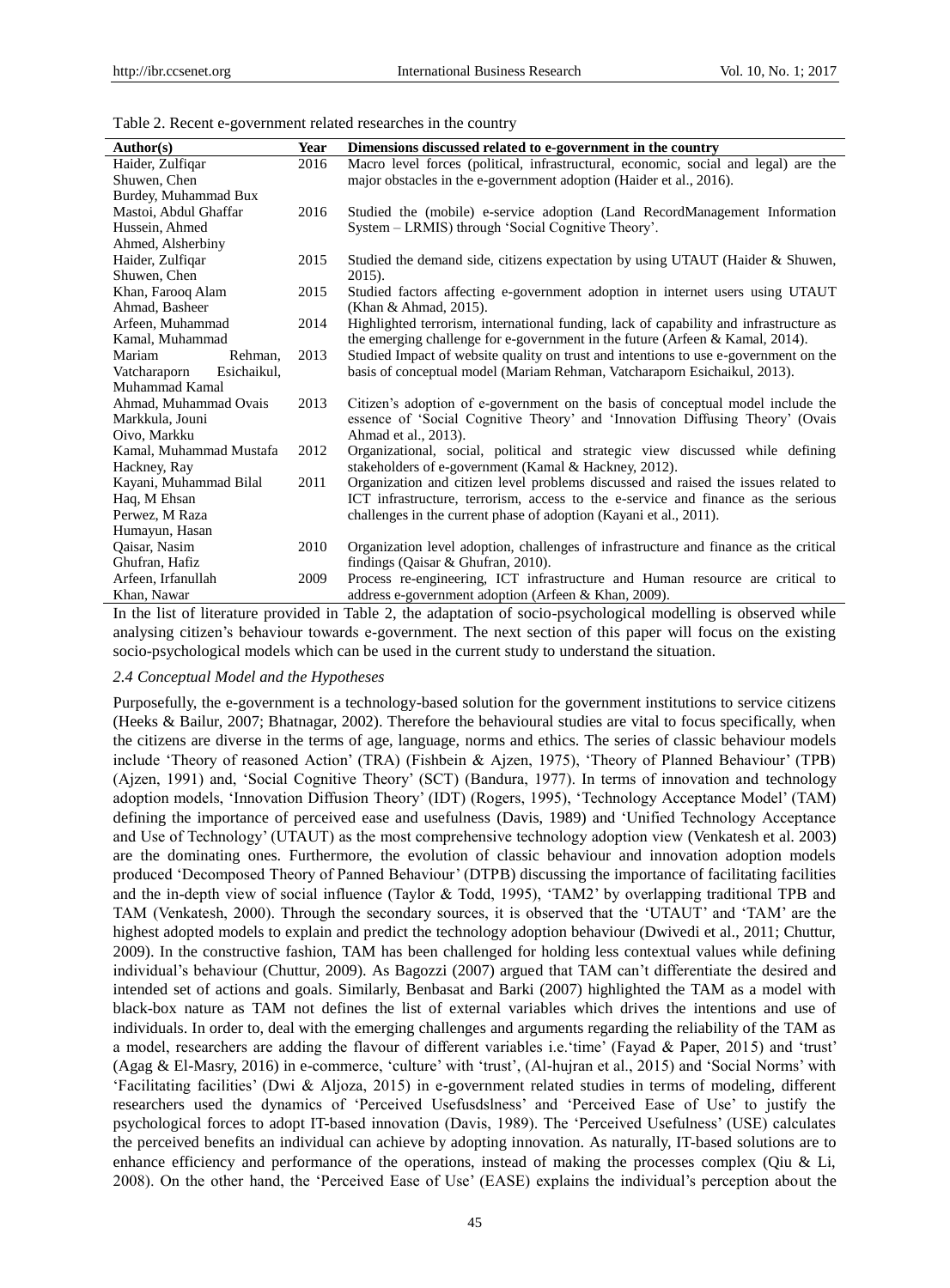effort required to adopt IT-based innovation (Chuttur, 2009). The basic structure of TAM will be adopted in the current study where the intentions (INTENT) will be defined as the product of EASE and USE and can be summarized as the conclusive hypotheses (H5 and H6) for the current study.



Figure 1. Technology Acceptance Model (TAM) (Davis, 1989)

Apart from the previously discussed challenges regarding the external variables for TAM, intensive e-government related studies have adopted this model to define and understand human behaviour towards technology (Mohammadi, 2015; Lu et al., 2010). The 'trust' as a variable comprises 'institutional', 'process based' and 'characteristics based' issues to concern (Mahmood, 2013). The organizational trust in the case of e-government has already been discussed and defined as critical in variuos studies and also been concluded as a critical variable while summing up the intensions of any individual towards innovation adoption (Mahmood, 2013; Downey, 2011). In the current study, the 'trust' in the form of 'institutional' and 'technology / service' will be discussed as single entity. In contrast of e-commerce, the trust in e-government service is more important as the end-users don't have any other electronic option to interact with the government (Warkentin et al., 2002). In general, trust defines as the belief of one's promise to be depends on (Rotter, 1971). In e-commerce and e-government related studies, trust as independent variable has been discussed and concluded as an critical variable to define citizens perception and intentions to use innovation (Belanger & Carter, 2008; Carter et al., 2011; Dwi & Aljoza, 2015; Belanche et al., 2012; Lee et al., 2011). The first two hypotheses (H1 and H2) will highlight the relationship between trust and traditional components of TAM (Persecived Ease of Use (EASE) and Perceived Usefulness (USE)). The conceptual model for the current study is shown below in the Figure 2.



Figure 2. Conceptual model for the current study

Furthermore, the 'social influence' (SOCIO) about the service / technology will be likewisely considered apart from Perceived usefulness (USE) and Perceived ease of Use (EASE) as an external factor from the environment.social influence is highlighted as more critical to address in technology adoption since it is considered a vital part in UTAUT and TPB, where it defined as a strong predictor of intentions (Nasri & Abbas, 2015; Ahmad et al., 2013; Ozkan & Kanat, 2011; Alryalat et al., 2013). The external influence on individual to adopt innovative services, as the sqeezed social influence sometimes works as a catalyst to increase e-government service adoption (Akar & Mardikyan, 2014; Shen et al., 2006; Liu et al., 2014). The next two hypotheses will discuss the existance of relationship of Social influence (SOCIO) with EASE and USE respectively. Specifically, the list of hypotheses for the current study are mentioned below in the Table 3.

Table 3. List of hypotheses for the current study

| Hypo.          | Description                                                          | Literature supported                                                  |
|----------------|----------------------------------------------------------------------|-----------------------------------------------------------------------|
| H1             | Trust <sup>+</sup> $\rightarrow$ Usefulness <sup>+</sup>             | (Praveena & Thomas, 2013; Al-hujran et al., 2015; Alsaghier & Ford,   |
|                |                                                                      | 2009; Ayo et al., 2015)                                               |
| H <sub>2</sub> | Trust <sup>+</sup> $\rightarrow$ Ease of use <sup>+</sup>            | (Alatevah et al., 2013; Dwi & Aljoza, 2015; Sahari & Abidin, 2012;    |
|                |                                                                      | Meftah et al., $2015$ )                                               |
| H <sub>3</sub> | Social Influence <sup>+</sup> $\rightarrow$ Usefulness <sup>+</sup>  | (Akar & Mardikyan, 2014; Zafiropoulos et al., 2012; Liu et al., 2014; |
|                |                                                                      | Alryalat et al., 2013)                                                |
| H4             | Social Influence <sup>+</sup> $\rightarrow$ Ease of use <sup>+</sup> | (Dwi & Aljoza, 2015; Shen et al., 2006; Park, 2009)                   |
| H5             | Usefulness <sup>+</sup> $\rightarrow$ Intentions <sup>+</sup>        | (Jahangir & Begum, 2008; Abdelghaffar & Magdy, 2012; Shyu &           |
|                |                                                                      | Huang, 2011)                                                          |
| H6             | Ease of use $\rightarrow$ Intentions <sup>+</sup>                    | (Khattab et al., 2015; Almahamid et al., 2010; Carter & Belanger,     |
|                |                                                                      | 2005                                                                  |

The current study can be concluded as unique, as the above defined hypotheses have never been discussed while holding suggested schema (conceptual model). The next section of the document will discuss the methodological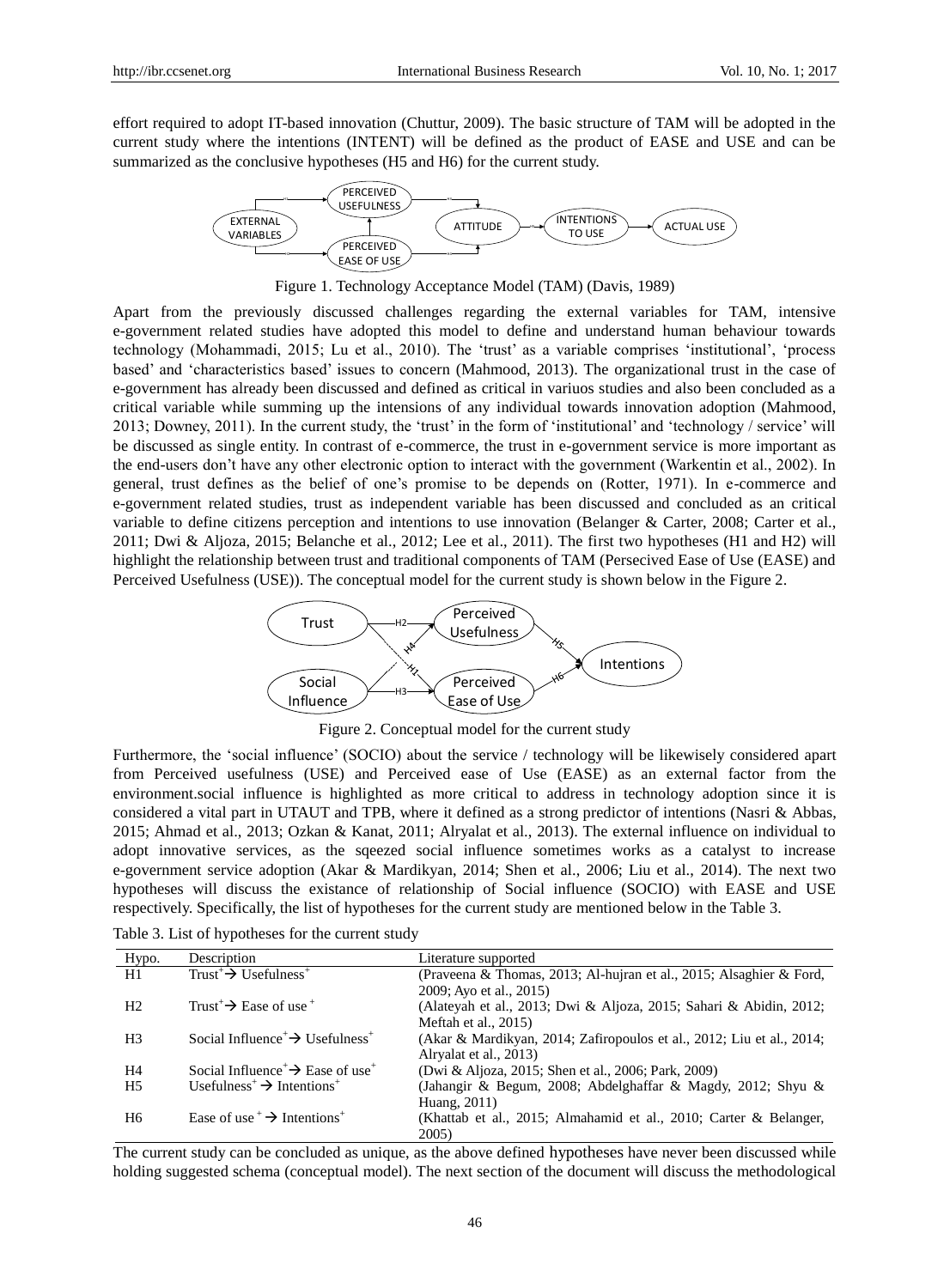aspects addressed to conduct the current study as it always drives the credibility and authenticity of the research.

# **3. Methodology**

In terms of the strategy, survey was adopted in the research as it is most frequently observed strategy in technology and innovation management studies (Venkatesh, Viswanath et al., 2003). The purpose of the study is to understand the intentions and perceived value of the online tax paying platform in the country. Only mono-method on the cross sectional time-span was used, and all data collection and analysis performed in the quantitative manner.

#### *3.1 Data Sample and Profile*

The mixed mode of online and offline questionnaire surveys spread across the three selected urban cities (namely in the Lahore, Faisalabad and Multan) in the country where the target audience was the tax payers who have interacted with FBR and online tax filling system for citizens. The structured questionnaire survey was intentionally adopted because of research being deductive in nature, and easy to grasp selected set of information (Saunders et al., 2009). In total, 177 offline and online questionnaires were positively acknowledged out of 270 sent requests to participate. In other words, the response rate of 65.55% was recorded. However, only the 153 were considered for the study after filtering incomplete and inappropriate response sets from the survey. Interestingly, more than 40 percent of the surveyed sample just started using online tax filling system in last 2 years. Almost equal representation from each age group is observed during the descriptive overview of the results. As far as the educational background is concerned, about 77% of the surveyed sample have at least attended the college.

#### *3.2 Instrument*

The questionnaire survey was designed on the basis of validated scale of matrics extracted from the studied literature. Specifically, the scale for construct 'Usefulness' (USE) and 'ease of use' (EASE) adopted by Davis (1989), 'Influence' (SOCIO) and 'Intentions' (INTENT) by Todd and Taylor (1995), and 'Trust' (TRUST) by Gefen (2003) as mentioned in the Appendix A. The intentional purpose to adopt existing scale from the literature is to enhance the validity of the current research (Chen & Chengalur-Smith, 2015). Furthermore, the complete set of scale is mentioned in the 'appendix A' of the document. The likert scale of  $5$  (1='strongly disagree' to 5='strongly agree') was used as it is most preferred scale observed while studying human perception and behaviour (Saunders et al., 2009). The pilot test suggested to refine the arrangement of words In the questionaire to be more meaningful and affective. Furthermore, the results from relibility test (Cronbach's alpha) was observed which was recorded above the desired limit of 0.70 (Nunnally & Bernstein, 1997).

#### **4. Analysis**

In the recent e-government related researches, the trust and social influence are rarely discussed while mapping over it to TAM. However the observed research highlights the vital role of each of the variable while creating intentions (Ghalandari, 2012; Al-Jamal & Abu-Shanab, 2015; Nasri & Abbas, 2015; Alateyah et al., 2013). In the current study, to review the reliability and validity test, the confirmatory factor analysis (CFA) observed which leads to the model testing where each of the hypothesis was challenged and reviewed (Anderson & Gerbing, 1988). The SPSS Statistics v23 by IBM and SPSS-AMOS 21 by IBM is used to make the quantitative findings for the study.

The analysis of the quantitative data started by following the methodology which suggested to be composed of Exploratory Factor Analysis (EFA) and the comprehensive technique of SEM. In the initial stage of the following part of the document the findings from the EFA will be discussed which will lead to the SEM related findings to define citizen's intentions' determinants in the present study.

*Step 1:* To briefly uncover the relationship among variables, and to validate the data and to make the results more reliable, EFA helped to expose the relational structure among the focused set of variables. Specifically, the computer aided software tool (SPSS) was used to reduce the dimensions and analysing the structure of the data. Through the initial tests to measure sampling adequacy by KMO (Kaiser-Meyer-Olkin) and sphericity by Bartlett test the favorable results were observed where the KMO value of .801 which is higher than the preferred limit of .70 (Hair et al., 2014). Similarly the significance of p-value in the Bartlett test also supported the analysis to be performed.

*Step 2:* During the analysis of internal reliability of each of the construct, the 'Cronbach Alpha' (CA), 'Composite reliability' (CR) and the 'Average Variance Extracted' (AVE) is analized and recorded as shown in the Table 4. In the context of literature, the recorded values shouldn't be lower than the .70 except in the case of AVE, where it shouldn't be less than .50 (Hair et al., 2014). Moreover the factor loadings for each of the item is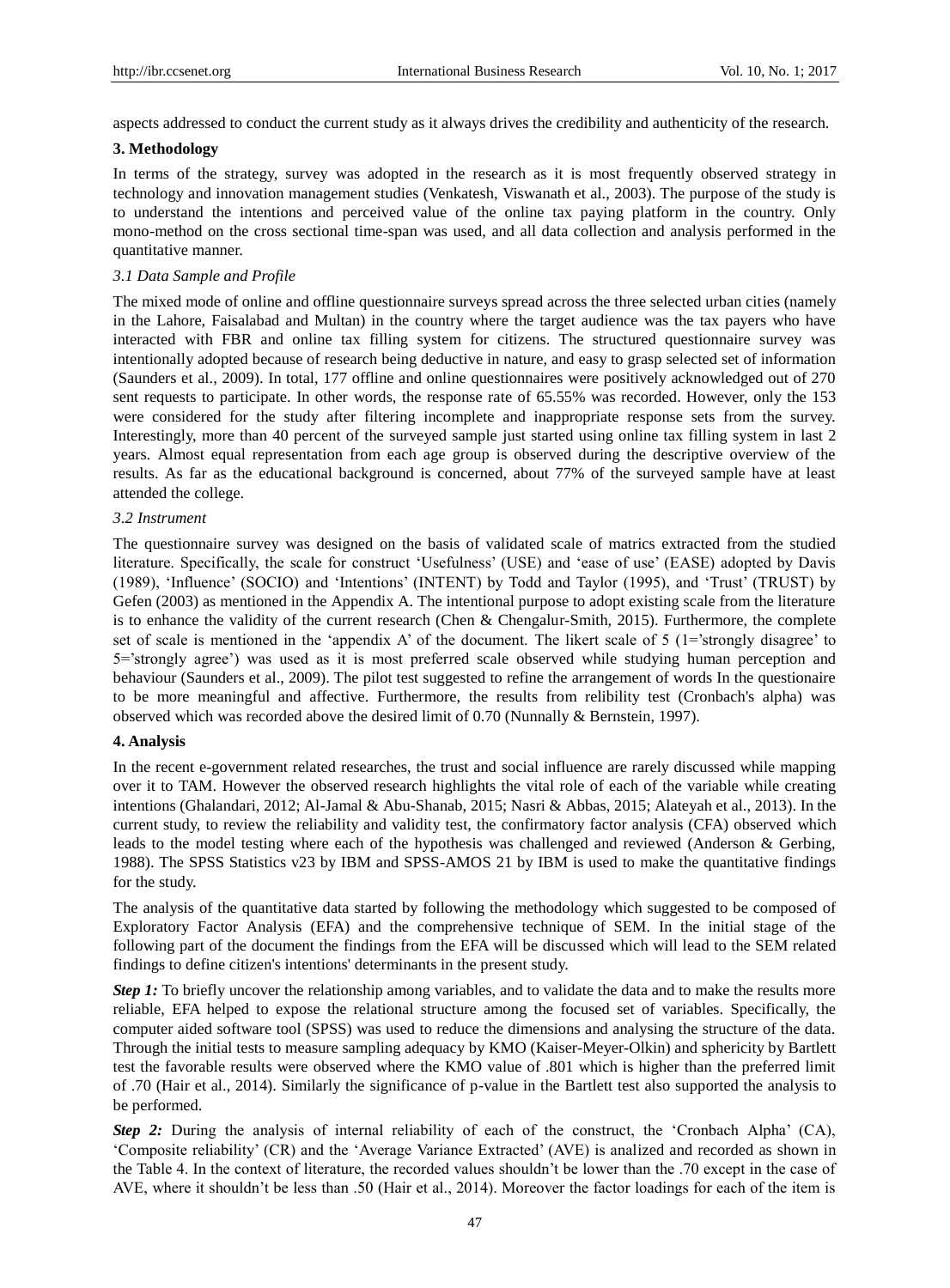also recorded with the values considered to be higher than 0.70. This procedure of reliability testing is also been followed by different researches before while studying e-government adoption (Belanger & Carter, 2008; Al-hujran et al., 2015). Hence these findings can state this research as 'convergently reliable'.

| Variable            | Item(s)            | Factor  | Cronbach     | Composite       | Variance<br>Average |
|---------------------|--------------------|---------|--------------|-----------------|---------------------|
|                     |                    | Loading | Alpha $(CA)$ | Rilibility (CR) | Extracted (AVE)     |
| Perceived           | USE <sub>1</sub>   | .867    | .911         | .900            | .752                |
| Usefulness (USE)    | USE <sub>2</sub>   | .871    |              |                 |                     |
|                     | USE3               | .863    |              |                 |                     |
| Perceived Ease of   | EASE1              | .820    | .829         | .854            | .661                |
| Use (EASE)          | EASE <sub>2</sub>  | .846    |              |                 |                     |
|                     | EASE3              | .773    |              |                 |                     |
| Trust (TRUST)       | SOCIO <sub>1</sub> | .843    | .882         | .879            | .707                |
|                     | SOCIO <sub>2</sub> | .847    |              |                 |                     |
|                     | SOCIO <sub>3</sub> | .834    |              |                 |                     |
| Social<br>Influence | COMPAT1            | .885    | .816         | .886            | .796                |
| (SOCIO)             | COMPAT2            | .900    |              |                 |                     |
| Intentions          | <b>INTENT1</b>     | .861    | .802         | .835            | .631                |
| (INTENT)            | <b>INTENT2</b>     | .850    |              |                 |                     |
|                     | <b>INTENT3</b>     | .656    |              |                 |                     |

Table 4. Confirmatory Factor Analysis (CFA) related findings

In order to, keep the research findings valid and credible, the Table 5 is listing the means (m) and the standard derivation (SD) for each of the variable with the discriminant validity (DV) by showing latent variables correlation. The DV helps to assure that any 2 of the latent variables are discussing different aspects of respondent's opinion. To make the DV more reliable, the square root value of AVE for each of the variable is mentions in the diagonal row of the Table 5. The square root of AVE should be higher than the value of latent variable correlation in each case to make the data credible and discriminatory reliable (Chin, 1998). In the sum-up, the positive results from DV can be observed as discussed in the Table 5.

Table 5. Mean, Standard deviation, AVE's square-root in diagonal (underlined and bold), and correlation analysis of observed variables

| Variable(s)                  | Mean  | Standard  | <b>USE</b>        | <b>EASE</b>         | <b>SOCIO</b>      | <b>COMPAT</b>       | <b>INTENT</b> |  |
|------------------------------|-------|-----------|-------------------|---------------------|-------------------|---------------------|---------------|--|
|                              | (m)   | Deviation |                   |                     |                   |                     |               |  |
|                              |       | (SD)      |                   |                     |                   |                     |               |  |
| Perceived Usefulness (USE)   | 4.004 | .671      | <u>.821</u>       |                     |                   |                     |               |  |
| Perceived Ease of Use (EASE) | 2.885 | .715      | .379 <sup>a</sup> | <u>.808</u>         |                   |                     |               |  |
| Trust (TRUST)                | 3.568 | .789      | .467 <sup>a</sup> | .574 <sup>a</sup>   | .843              |                     |               |  |
| Social Influence (SOCIO)     | 2.388 | .855      | $.208^{\rm b}$    | $.395^{\circ}$      | .361 <sup>a</sup> | $\frac{.842}{.293}$ |               |  |
| Intretions (INTENT)          | 3.776 | .635      | .634 <sup>a</sup> | $.405^{\mathrm{a}}$ | $.414^{\rm a}$    |                     | .814          |  |
| .                            |       |           |                   |                     |                   |                     |               |  |

a:  $p<0.01$ ; b :  $p<0.05$ 

The purpose of the Structural Equation Modeling is to measure the fitness of the model, confirmatory factor analysis and the path analysis (Hair et al., 2014). The related indices for model fitness evaluation can be summarized in Table 6. The CMIN value of 1.392 is observed where the x2 of 93.233 and df of 67 is calculated. However, the preferred range of CMIN is suggested to be ranged between 1 and 3 (Chin & Todd, 1995). As the x2 (Chi-square) is highly sensitive to the sample size so the other relevant indices are also preferred to study model fitness (Hooper et al., 2008). Specifically, fitness indices include the absolute (GFI and AGFI), relative (NFI and TLI) and non-centrality indices (RMSEA and CFI). The absolute fitness indices neither use alternate models nor the baselines to measure the difference. Precisely the suitable value of GFI and AGFI is .90 (Hooper et al., 2008) and partially supported as AGFI is higher than .885 in the present analysis. Relevant fitness tests uses x2 of null (where no correlation observed among variables) and experimented model. In the current study, NFI and TLI are tested where the partially supported results found as NFI is observed higher then .925, while supporting the literature the both values should be above .95 (Hu & Bentler, 1999; Hooper et al., 2008). Regarding the non-centrality indices, the value of RSMEA (elaborates the discrepancy over the df) and CFI are preferred to be <.06 and >.90 respectively (Hooper et al., 2008) and supported in the current document as discussed in the Table 6 below.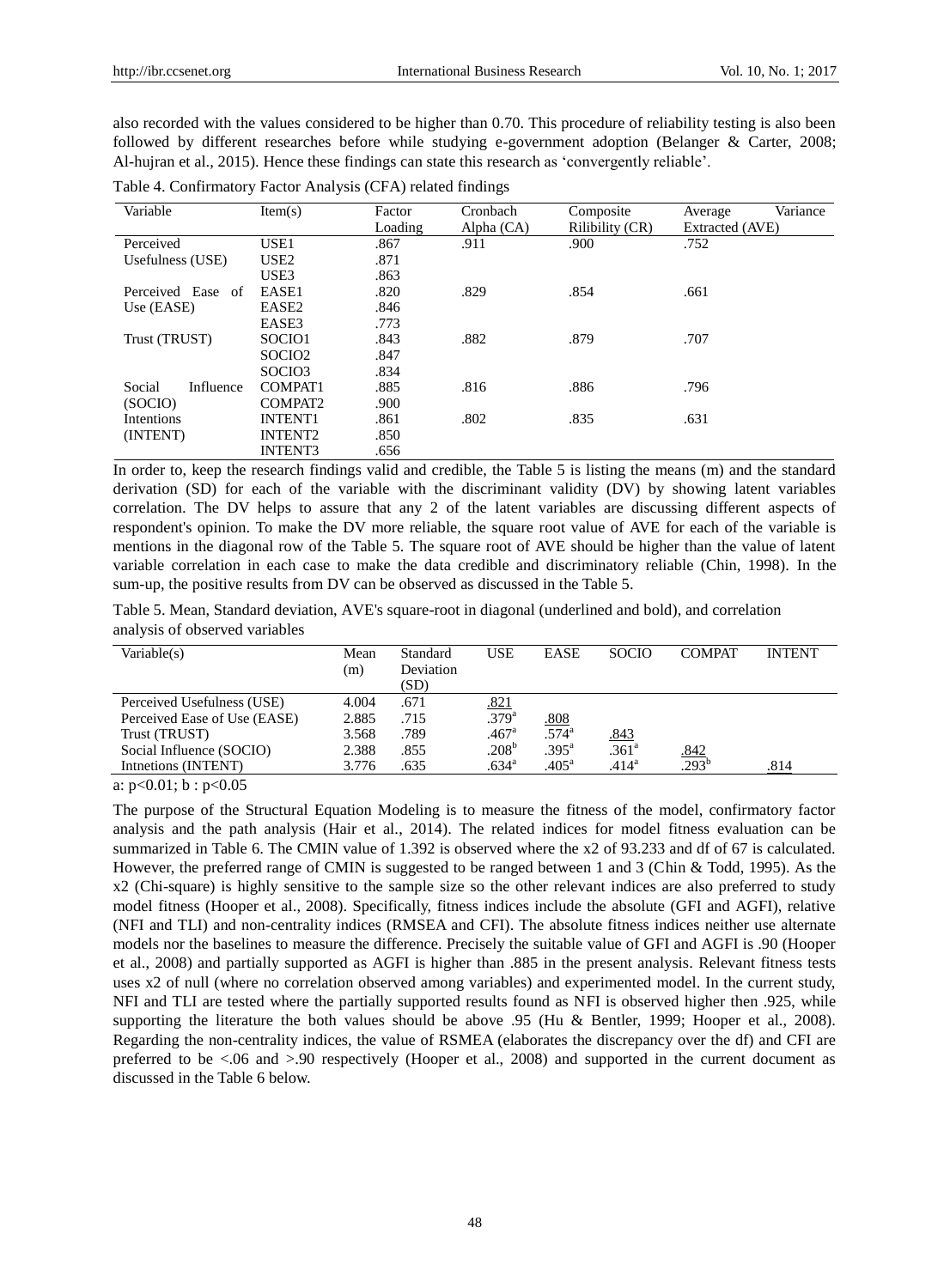| Measuring Index(es)        | <b>Observed Value</b> | <b>Observed Value</b> | <b>Recommended Value</b>                    |
|----------------------------|-----------------------|-----------------------|---------------------------------------------|
|                            | In CFA                | In MODEL              |                                             |
| Chi-Square $(X^2)$         | 93.233                | 97.362                |                                             |
| Degree of freedom (df)     | 67                    | 70                    | --                                          |
| CMIN (Chi-Square $(X^2)$ ) | 1.392                 | 1.391                 | Less then $3.0$                             |
| Degree of freedom (df))    |                       |                       |                                             |
| <b>GFI</b>                 | .927                  | .923                  | Above .90(Bollen, 1990)                     |
|                            |                       |                       | When factor loading is high (Hooper et al., |
|                            |                       |                       | 2008)                                       |
| <b>AGFI</b>                | .886                  | .885                  | Above .90(Hooper et al., 2008)              |
|                            |                       |                       | Above .80 (Belanger & Carter, 2008)         |
| RMSEA (room-mean square)   | .051                  | 0.51                  | Less then .08(Hooper et al., 2008)          |
| error of appox.)           |                       |                       |                                             |
| <b>CFI</b>                 | .979                  | .978                  | Above .95(Hu & Bentler, 1999)               |
| NFI                        | .931                  | .928                  | Above .95(Hu & Bentler, 1999)               |
|                            |                       |                       | Above .90 (Malaquias & Hwang, 2016)         |
| TLI                        | .972                  | .972                  | Above .95(Hooper et al., 2008)              |

#### Table 6. Summary of Model fitness

Although the recorded values of AGFI (.885) and NFI (.928) for the current model are challengeable as both are lower than the desired limit (Hu & Bentler, 1999). However, these both results are considered acceptable as different researches have used the lower limit of '.85/.80' and '.90' respectively to define these indices in the literature (Malaquias & Hwang, 2016; Belanger & Carter, 2008; Al-hujran et al., 2015). In the intial phase of the analysis, most of the indices were not accounted as the desirable results, but with the support of the modification indices, the relations among the variables reviewed until the fitness indices produced the resireable results and the least recommend values by the existing pool of literature, as a few of the fitness indices are discussed in the table 5 above and the further details about incremental, parsimonious and absolute fit indices are following: (1) the measures for absolute fit as GFI, AGFI and RMSEA are .923, .885 and .051 respectively. (2) Likewise, the Incremental fitness measures as NFI, CFI, IFI and RFI are recorded as .928, .978, .979 and .907 respectively. (3) Furthermore, the parsimonious fits measured for the current study as PGFI, PNFI, PCFI and CMIN/df are observed as .616, .714, .753, and 1.391 respectively.



Figure 3. Path coefficient for the Computed model

After challenging the derived model and identification of the model, the relationship among the two exogenous (TRUST and SOCIO) and three endogenous (EASE, USE and INTENT) variables are examined, The Figure 3 graphically explains that the exogenous variables (SOCIO and TRUST), and two endogenous variables (USE and EASE) collectively explains around 43 percent of the variance regarding the intention of citizens towards e-government adoption. Specifically on the basis of hypotheses presented in the table 3 at the end of 'literature and model conceptualization'. The result of the challenges hypotheses is listed in the Table 7.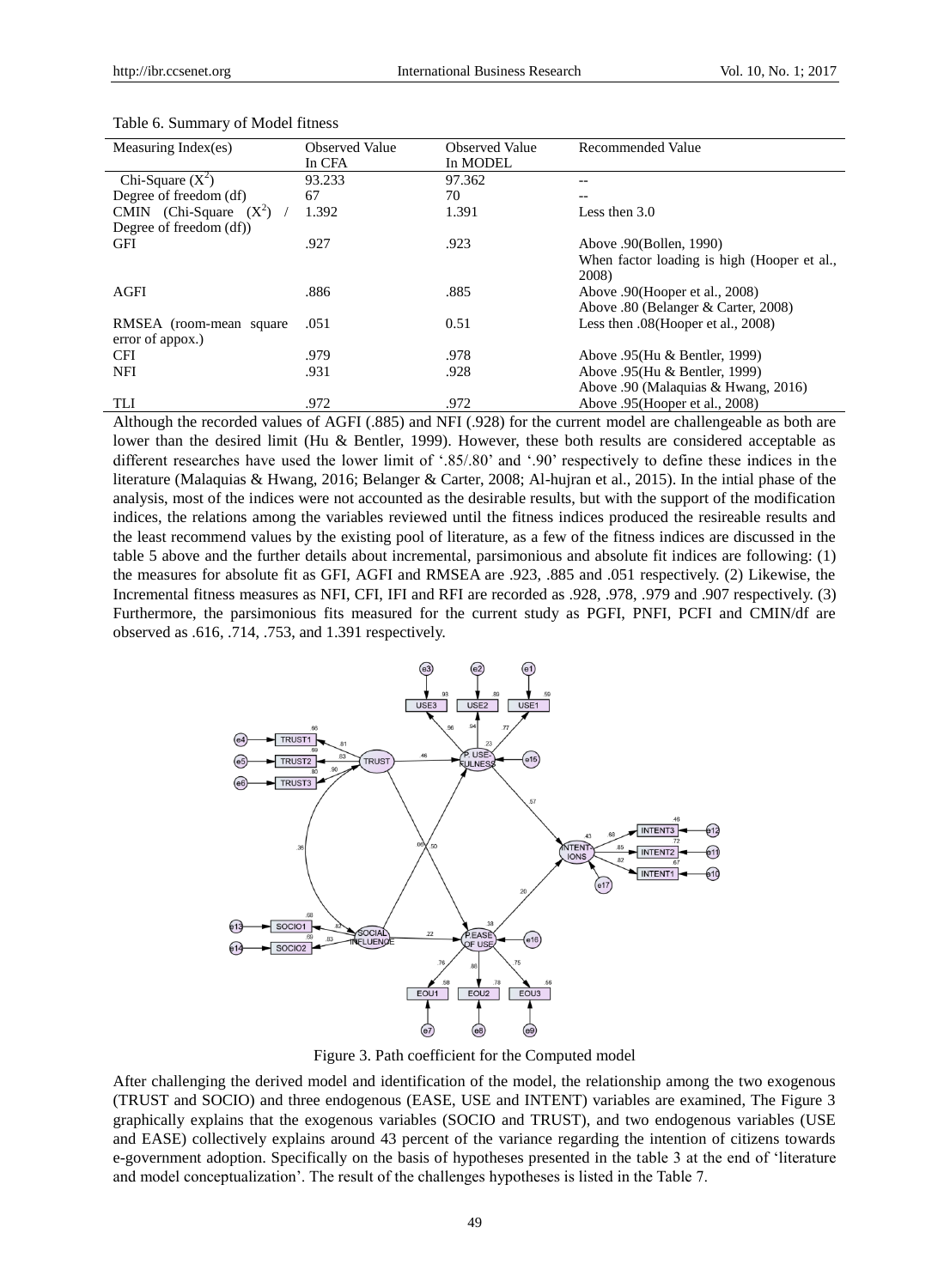| <b>Hypothesis</b> | Description              | Nature<br>Direction | Beta (b) | Significance<br>value(s) | Result(s)     |
|-------------------|--------------------------|---------------------|----------|--------------------------|---------------|
| H1                | TRUST $\rightarrow$ USE  |                     | .225     | < 0.05                   | Supported     |
| H <sub>2</sub>    | TRUST→EASE               |                     | .06      | >0.05                    | Not Supported |
| H <sub>3</sub>    | $SOCIO \rightarrow USE$  |                     | .50      | < 0.001                  | Supported     |
| H <sub>4</sub>    | $SOCIO \rightarrow EASE$ |                     | .46      | < 0.001                  | Supported     |
| H <sub>5</sub>    | $USE\rightarrow$ INENT   |                     | .57      | < 0.001                  | Supported     |
| H <sub>6</sub>    | EASE→INTENT              |                     | .20      | < 0.05                   | Supported     |

| Table 7. Hypotheses evaluation and path analysis |  |  |
|--------------------------------------------------|--|--|
|                                                  |  |  |

Five of the stated hypotheses supported from the conceptual model which include H1, H3-H6, however the relationship between 'TRUST' in the e-government service and 'Perceived Ease of Use' (H2) is not succeed to be identified in the case of Pakistan's e-service adoption. Now each of the Hypotheses will be discussed and will be reviewed in context of existing secondary literature in the discussion phase. The sum-up of TRUST and SOCIO explains 23 percent variance of the USE of currently offered e-government service as per the current study. Statistically,  $β = .22$ ,  $p < 0.05$ ;  $β = .50$ ,  $p < 0.001$  respectively is recorded. On the other hand, The fusuion of TRUST and SOCIO defined 38 percent variance of EASE in the focused research. Quantiitatively it can be concluded as  $\beta = .06$ , p>0.05;  $\beta = .46$ , p<0.001 respectively. However, the relationahip between SOCIO and EASE is not significantly suppoted from the current study. The research concluded that the influence of USE in contrast of EASE is much higher while summing-up intentions in the current study. Numerically, the coefficient r and p values are following:  $\beta = .57$ , p<0.001;  $\beta = .20$ , p<0.05 respectively. The brief summary can be observed in the Table 7.

## **5. Discussion**

The present study focused the e-government service which acts vitally to generate revenue for the government. The 'Social Influence' (SOCIO) as a strong predictor of intentions (INTENT) in e-commerce adoption have already been researched and concluded to have positive association (Shen et al., 2006; Tuck & Riley, 1986; Akar & Mardikyan, 2014; Huang & Chuang, 2007). Furthermore, in the scenario of e-government multiple researches challenge this association in different manner (Nasri & Abbas, 2015; Alryalat et al., 2013; Ovais Ahmad et al., 2013). The findings regarding the association of 'Social Influence' and its effect of the USE and the EASE of the e-government are partially supported by the previous researches (Akar & Mardikyan, 2014; Liu et al., 2014; Alryalat et al., 2013). As the H2 is not supported where the 'Social Influence; studied as the independent for 'perceived EASE' of e-government service in the current case.

The Trsut as an independet factor in different forms (Khurshid, 2014; Gefen et al. 2003; Goudarzi et al., 2013) have already been analysed in previous researches regarding innovation adoption and e-commerce, where the positive strong relationship is observed over the USE, EASE and Intentions (Wahab et al., 2009; Praveena & Thomas, 2013; Ghalandari, 2012). The findings regarding e-government service from the current document are supported by the previous researches where the trust is defined as strong positive indicator of individual's adoption of e-government while considering EASE and USE as mediator (Alsaghier & Ford, 2009; Meftah et al., 2015; Ayo et al. 2015; Al-hujran et al., 2015; Praveena & Thomas, 2013). In TAM, TAM2, DTPB, different scientist have used EASE and USE to define Intentions of individuals to define their behaviour towards innovation. In the current document the impact of USE is recorded higher over intentions in contrast of EASE. Intrestinly, it has been observed in the past studies (Carter & Belanger, 2005). However the positive association in the H5 and H6 are supported by the existing pool of scientific studies (Jahangir & Begum 2008; Abdelghaffar & Magdy 2012; Almahamid et al., 2010; Shyu & Huang, 2011; Khattab et al., 2015).

#### *5.1 Implications (Extraction from the Current Study)*

The literature regarding the citizen centric view to design and implement the e-government service is rarely observed in the literature in the focused region, as concluded from the studied literature only very few of the governments in the south Asian region are addressing citizen as the critical stakeholder to address. In the existing practices the managerial and technological capabilities, form and duration of stay of the governing authority are critical to observed (Chen, 2010; Arfeen & Kamal, 2014). However, the current document underlined the positive trend of e-readiness as people are perceiving e-government initiative as positive change in the social and economic development. The element of 'Ease of Use' (EASE) is can be observed as the least observed construct in the current study by the e-service provider as the interfaces and the procedure to achieve task is less friends and easy to understand which is also observe as critical construct to increase adoption (Carter & Belanger, 2005; Belanger & Carter, 2008; AlAwadhi & Morris, 2009; Venkatesh, 2000).

It can be recorded through the present study that the active essence of 'Social Influence' (SOCIO) can be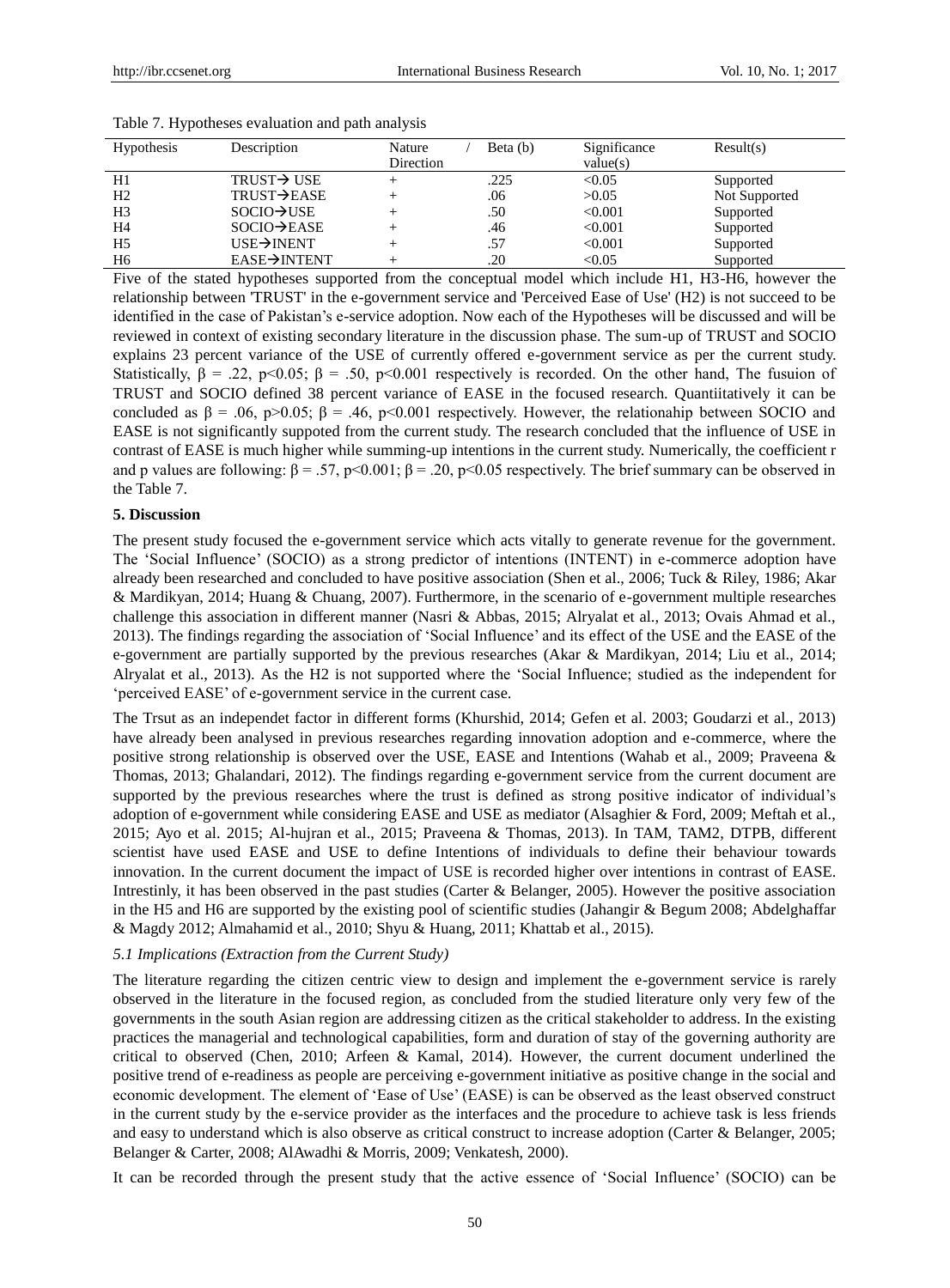recorded as a sensitive strategic tool as 'SOCIO' in the form of cultural attribute can help to increase the adoption of e-government in the country. In the present study, less supportive Social influence is recorded as a deterministic factor for the adoption. Moreover, the existing literature supports the existence of the positive association between 'Social Influence' (SOCIO) and the Intentions (INTENT) of e-service adoption (Ghalandari, 2012; Sahari & Abidin, 2012; Park, 2009; Nasri & Abbas, 2015).

The current document challenged the existing trend of translating the impact of 'Trust' and 'Social Influence' on the 'Intentions' of the citizens to adopt or reject the e-government service as discussed in the literature of the document. Through the current study, the re-defined association of trust and social influences as it can be observed as the exogenous variables for the prediction of Ease and Use (EASE), Usefulness (USE) and Intentions (INTENT) as endogenous variables in the case of e-government services.

# *5.2 Limitation (Research Perspective)*

The cross-sectional nature of the study reserved the findings to be reviewed with the evolving time and spectrum of offered services to the citizens. Moreover, the likert scale of 7 can improve the quality of findings and a few researches regarding e-government services have adopted seven-point likert scale for the studies (Carter et al., 2011; Zhao et al., 2014; Karunasena & Deng, 2012; Rana & Dwivedi, 2015). Although the collected sample was addressing urban cities, however other provinces and states can be counted in to enrich the findings from the present study. The current conceptual model can be used to review other currently offered e-government services within the country, as it will help to profiling the e-readiness and the e-quality satisfaction among the citizens.

# **6. Conclusion**

The intentionally discussed exogenous factors in the conceptual model as external factors in TAM is directing the need of customer centric approach of designing and deploying e-service as the trust in the government's institute is less debatable in the current scenario, the interactivity with citizens is less observed which is leading to less 'perceived EASE, USE and Intentions as the procedure to get online account for filing FBR in Pakistan is not convenient for the end-users. Moreover, the usefulness of e-service is appreciated by the citizens as observed in the current study. However, less affecting power of 'ease' is observed while creating intentions, as supported by most of the existing literature. The developing countries like Pakistan demand more external cultural factors to be addressed while designing and implementing any e-service as heterogeneity in the population deserves more attention and strategic value. For example: the regional language support and the self-assistive nature of e-services can increase the adoption rate of the innovative e-service. It is intensively observed that the government is struggling hard to fill the gaps of infrastructural and capability based lacking, and the energy crisis is also applying negative affect on the output of the innovative e-governance. The adoption of citizen centric interoperate-able service can help to succeed in the current scenario.

## **References**

- Abdelghaffar, H., & Magdy, Y. (2012). The adoption of mobile government services in developing countries: The case of Egypt. *International Journal of Information and Communication Technology Research, 2*(4), 333-341.
- Agag, G., & El-Masry, A. A. (2016). Understanding consumer intention to participate in online travel community and effects on consumer intention to purchase travel online and WOM: An integration of innovation diffusion theory and TAM with trust. *Computers in Human Behavior, 60,* 97-111. <https://doi.org/10.1016/j.chb.2016.02.038>
- Ahmad, M. O., Markkula, J., & Oivo, M. (2013). Factors affecting e-government adoption in Pakistan: a citizen's perspective. *Transforming Government: People, Process and Policy, 7*(2), 225-239. <https://doi.org/10.1108/17506161311325378>
- Ahmad, S., & Zafar, F. (2012). *Global Information Society Watch 2012 : The internet and corruption Transparency and accountability online*, Islamabad.
- Ajzen, I. (1991). The theory of planned behavior. *Organizational Behavior and Human Decision Processes*, *50*(2), 179-211[. https://doi.org/10.1016/0749-5978\(91\)90020-T](https://doi.org/10.1016/0749-5978(91)90020-T)
- Akar, E., & Mardikyan, S. (2014). Analyzing Factors Affecting Users ' Behavior Intention to Use Social Media : Twitter. *International Journal of Business and Social Science, 5*(11), 85-95.
- Alateyah, S. A., Crowder, R. M., & Wills, G. B. (2013). Identified Factors Affecting the Citizen ' s Intention to Adopt E-government in Saudi Arabia. *World Academy of Science, Engineering and Technology, 7*(8), 601-606. Available at: http://eprints.soton.ac.uk/356777/1/81\_factors\_affecting\_the.pdf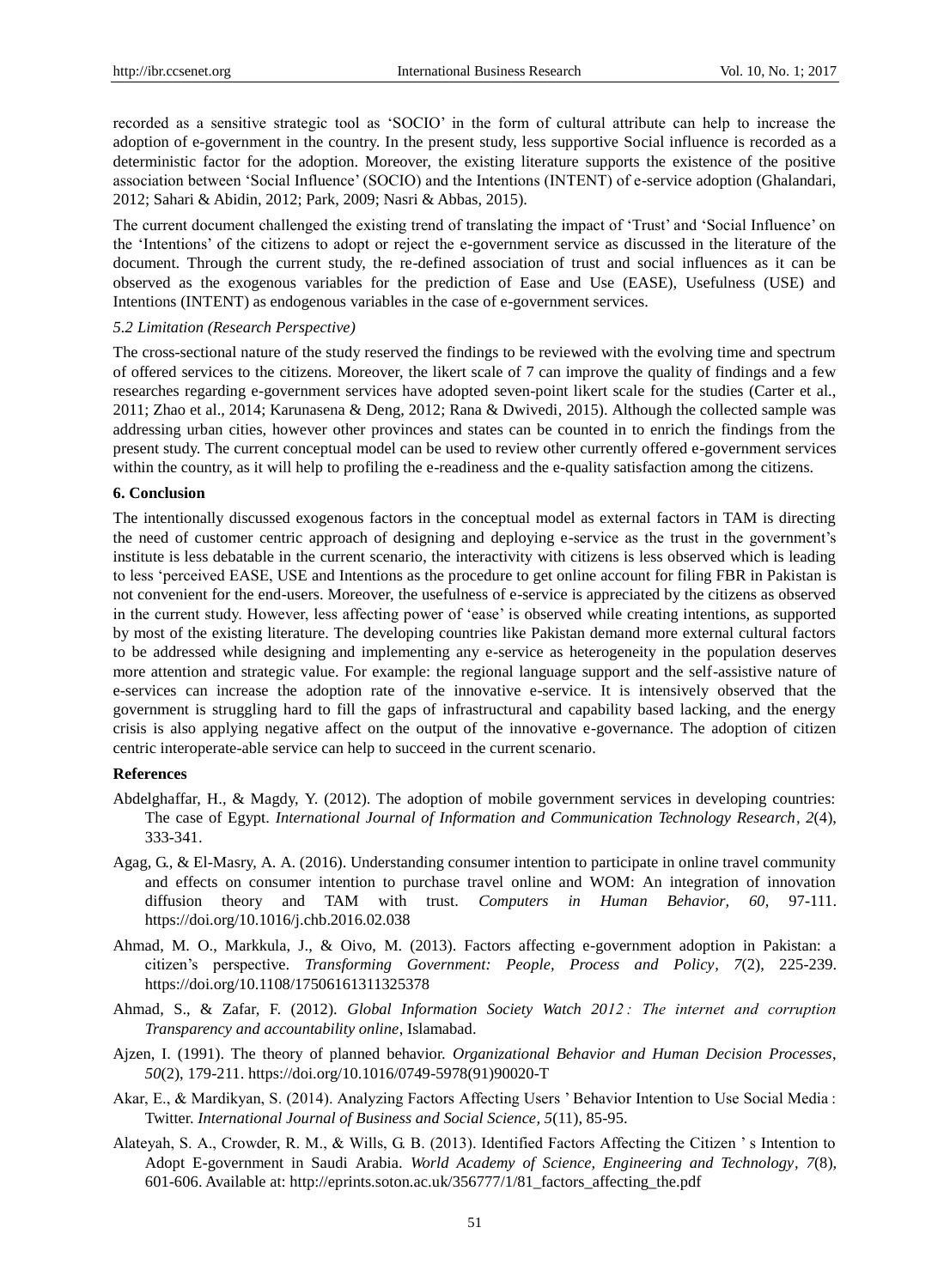- AlAwadhi, S., & Morris, A. (2009). Factors influencing the adoption of e-government services. *Journal of Software, 4*(6), 584-590.<https://doi.org/10.4304/jsw.4.6.584-590>
- Al-hujran, O. et al. (2015). The imperative of influencing citizen attitude toward e-government adoption and use. *Computers in Human Behavior, 53,* 189-203. http://dx.doi.org/10.1016/j.chb.2015.06.025
- Ali, S. (2013). *Formulation of a National e-Health Strategy Development Framework for Pakistan*. UNIVERSITY OF CALGARY, ALBERTA.
- Al-Jamal, M., & Abu-Shanab, E. (2015). Privacy Policy of E-Government Websites and the Effect on Users' Privacy. *The 7th International Conference on Information Technology*, 338-344. <https://doi.org/10.15849/icit.2015.0066>
- Almahamid, S. et al. (2010). the Relationship Between Perceived Usefulness , Perceived Ease of Use , Perceived Information Quality , and Intention To Use E-Government. *Journal of Theoretical and Applied Information Technology*, 30-44.
- Al-Omari, H. (2006). E-Government Architecture In Jordan: A Comparative Analysis. *Journal of Computer Science, 2*(11), 846-852.<https://doi.org/10.3844/jcssp.2006.846.852>
- Alryalat, M., Williams, M., & Rana, N. (2013). Examining Role of Trust, Security, Social Influence, and Facilitating Conditions on Jordanian Citizen's Intention to Adopt E-Government Systems. *UK Academy for Information Systems Conference Proceedings*. Available at: http://aisel.aisnet.org/amcis2013/eGovernment/GeneralPresentations/11/
- Alsaghier, H., & Ford, M. (2009). Conceptualising Citizen's Trust in e-Government: Application of Q Methodology. *Electronic Journal of e-Government, 7*(4), 295-310. Available at: http://search.ebscohost.com/login.aspx?direct=true&profile=ehost&scope=site&authtype=crawler&jrnl=14 79439X&AN=50167681&h=sYIkjqlmgs700FumdFRwZ9SGBNB8s6n6xYcZJfTp2tBuz7lf8/ZzOIi/tBuUm KgNJF9vPWR0KsdpKW8AJnlcdw==&crl=c
- Anderson, J., & Gerbing, D. (1988). Structural Equation Modeling in Practice: A Review and Recommended Two-Step Approach. *Psychological Bulletin, 103*(3), 411-423.<https://doi.org/10.1037/0033-2909.103.3.411>
- Arfeen, I., & Khan, N. (2009). Public Sector Innovation : Case study of e-government in Pakistan. *The Pakistan Development Review, 48*(4), 439-457.
- Arfeen, M., & Kamal, M. (2014). Future of e-Government in Pakistan: A Case Study Approach. *Proceedings of the 20th Americas Conference on Information Systems (AMCIS 2014)*, 1-13. Available at: http://aisel.aisnet.org/amcis2014/eGovernment/GeneralPresentations/5
- Ayo, C. K., Mbarika, V. W., & Oni, A. A. (2015). The Influence of Trust and Risk on Intention to Use E-Democracy in Nigeria. *Mediterranean Journal of Social Sciences, 6*(6), 477-486. <https://doi.org/10.5901/mjss.2015.v6n6s1p477>
- Azad, B., & Faraj, S. (2008). Making e-Government systems workable : Exploring the evolution of frames. *Journal of Strategic Information Systems, 17,* 75-98.<https://doi.org/10.1016/j.jsis.2007.12.001>
- Azeez, N. A. et al. (2012). Threats to E-Government Implementation in the Civil Service : Nigeria as a Case Study . *The Pacific Journal of Science and Technology, 13*(1), 398-402.
- Babovi, Z., & Jovi, D. (2007). Survey of eGovernment Services in Serbia. *Informatica, 31,* 379-396.
- Bagozzi, R. P. (2007). The Legacy of the Technology Acceptance Model and a Proposal for a Paradigm Shift . *Journal of the Association for Information Systems, 8*(4), 244-254.
- Bandura, A. (1977). *Social learning theory*, Prentice Hall. Available at: https://books.google.com/books?id=IXvuAAAAMAAJ&pgis=1 [Accessed April 22, 2016]
- Basu, S. (2004). E-Government and Developing Countries : An Overview. *International Review of Law Computers &Technology, 18*(1), 109-132.<https://doi.org/10.1080/13600860410001674779>
- Belanche, D., Casaló, L. V., & Flavián, C. (2012). Cuadernos de Economía y Dirección de la Empresa Integrating trust and personal values into the Technology Acceptance Model : The case of e-government services adoption. *Cuadernos de Economía y Dirección de la Empresa, 15*(4), 192-204. http://dx.doi.org/10.1016/j.cede.2012.04.004
- Belanger, F., & Carter, L. (2008). Trust and risk in e-government adoption. *Journal of Strategic Information Systems, 17,* 165-176.<https://doi.org/10.1016/j.jsis.2007.12.002>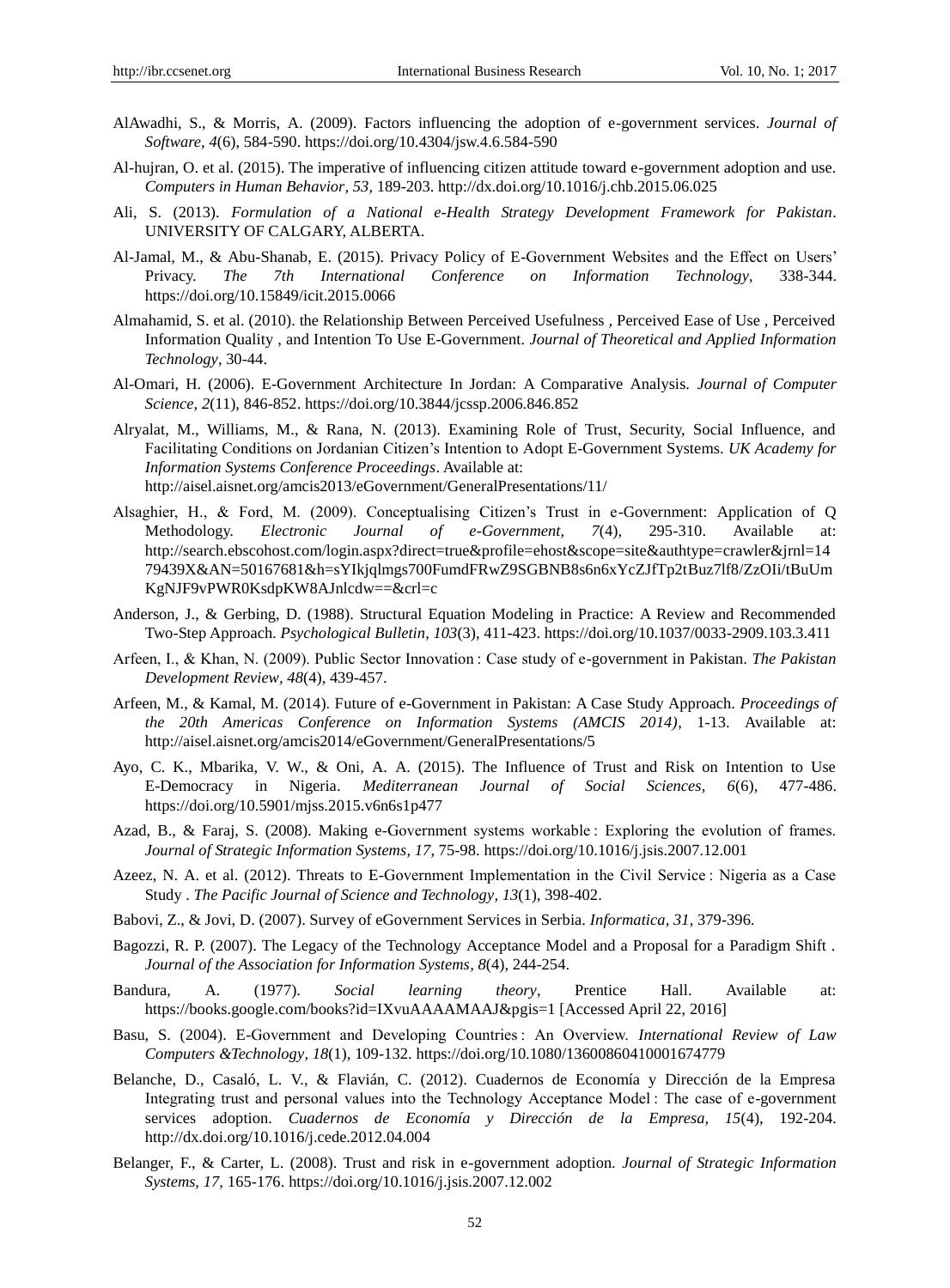- Benbasat, I., & Barki, H. (2007). Quo vadis, TAM? *Journal of the Association for Information Systems, 8*(4), 211-218.
- Bhatnagar, S. (2002). Egovernment: Lessons from Implementation in Developing Countries. *Regional Development Dialogue, 24,* 1-9.
- Bollen, K. A. (1990). Overall fit in covariance structure models: Two types of sample size effects. *Psychological Bulletin, 107*(2), 256-259[. https://doi.org/10.1037/0033-2909.107.2.256](https://doi.org/10.1037/0033-2909.107.2.256)
- Bwalya, K. J., & Zulu, S. F. C. (2012). *Handbook of Research on E-Government in Emerging Economies: Adoption, E-Participation, and Legal Frameworks*. Available at: http://www.amazon.com/Handbook-Research-E-Government-Emerging-Economies/dp/1466603240/ref=sr\_ 1\_1?s=books&ie=UTF8&qid=1461205591&sr=1-1&keywords=Handbook+of+research+on+e-government +in+emerging+economies [Accessed April 21, 2016]
- Cao, K., & Yang, Z. (2016). A study of e-commerce adoption by tourism websites in China. *Journal of Destination Marketing & Management*. Available at: http://www.sciencedirect.com/science/article/pii/S2212571X16000068 [Accessed January 28, 2016].
- Carter, L. et al. (2011). The role of security and trust in the adoption of online tax filing. *Transforming Government: People, Process and Policy, 5*(4), 303-318. Available at: http://www.emeraldinsight.com/doi/abs/10.1108/17506161111173568 [Accessed April 20, 2016].
- Carter, L., & Belanger, F. (2005). The utilizations of e-gvoernment services: citizen trust, innvation and acceptance factors. *Information Systems Journal, 15*(1), 2-25. <https://doi.org/10.1111/j.1365-2575.2005.00183.x>
- Chen, Y. C. (2010). Citizen-Centric E-Government Services: Understanding Integrated Citizen Service Information Systems. *Social Science Computer Review, 28*(4), 427-442. <https://doi.org/10.1177/0894439309359050>
- Chen, Y. H., & Chengalur-Smith, I. (2015). Factors influencing students' use of a library Web portal: Applying course-integrated information literacy instruction as an interventio. *The Internet and Higher Education, 26*(7), 42-55.<https://doi.org/10.1016/j.iheduc.2015.04.005>
- Chen, Y. N. (2006). E-Government Strategies in Developed and Developing Countries : An Implementation Framework and Case Study. *Journal of Global Information Management, 14*(1), 23-46. <https://doi.org/10.4018/jgim.2006010102>
- Chin, W. W. (1998). Commentary: Issues and Opinion on Structural Equation Modeling. *MIS Quarterly*, *22*(1), 1.
- Chin, W. W., & Todd, P. A. (1995). On the use, usefulness and ease of use of structural equation modeling in MIS research: A note of... *MIS Quarterly, 19*(2), 237-246[. https://doi.org/10.2307/249690](https://doi.org/10.2307/249690)
- Chuttur, M. Y. (2009). Overview of the Technology Acceptance Model: Origins, Developments and Future Directions. *Sprouts: Working Papers on Information Systems, 9*(37). Available at: http://sprouts.aisnet.org/9-37
- Ciborra, C. (2005). Interpreting e‐government and development. *Information Technology & People, 18*(3), 260-279.<https://doi.org/10.1108/09593840510615879>
- Dada, D. (2005). The Failure of E-Government in Developing Countries, 39-43.
- Davis, F. D. (1989). Perceived Usefulness, Perceived Ease of Use, and User Acceptance of Information Technology. *MIS Quarterly, 13*(3), 319-340[. https://doi.org/10.2307/249008](https://doi.org/10.2307/249008)
- Directorate (EGD), E. G. (2005). *Government of Pakistan E-Government Strategy and 5-Year Plan for the Federal Government*, Islamabad.
- Downey, E. (2011). E-government website development : future trends and strategic models.
- Dwi, T., & Aljoza, M. (2015). Individual Acceptance of e-Government Services in a Developing Country : Dimensions of Perceived Usefulness and Perceived Ease of Use and the Importance of Trust and Social Influence. *Procedia - Procedia Computer Science, 72,* 622-629[. https://doi.org/10.1016/j.procs.2015.12.171](https://doi.org/10.1016/j.procs.2015.12.171)
- Dwivedi, Y. K., Wade, M. R., & Schneberger, S. L. (2011). *Information Systems Theory: Explaining and Predicting Our Digital Society, Volume 1*, New York: Springer Science & Business Media. Available at: https://books.google.com/books?id=zAAaKeWQH-IC&pgis=1 [Accessed April 22, 2016].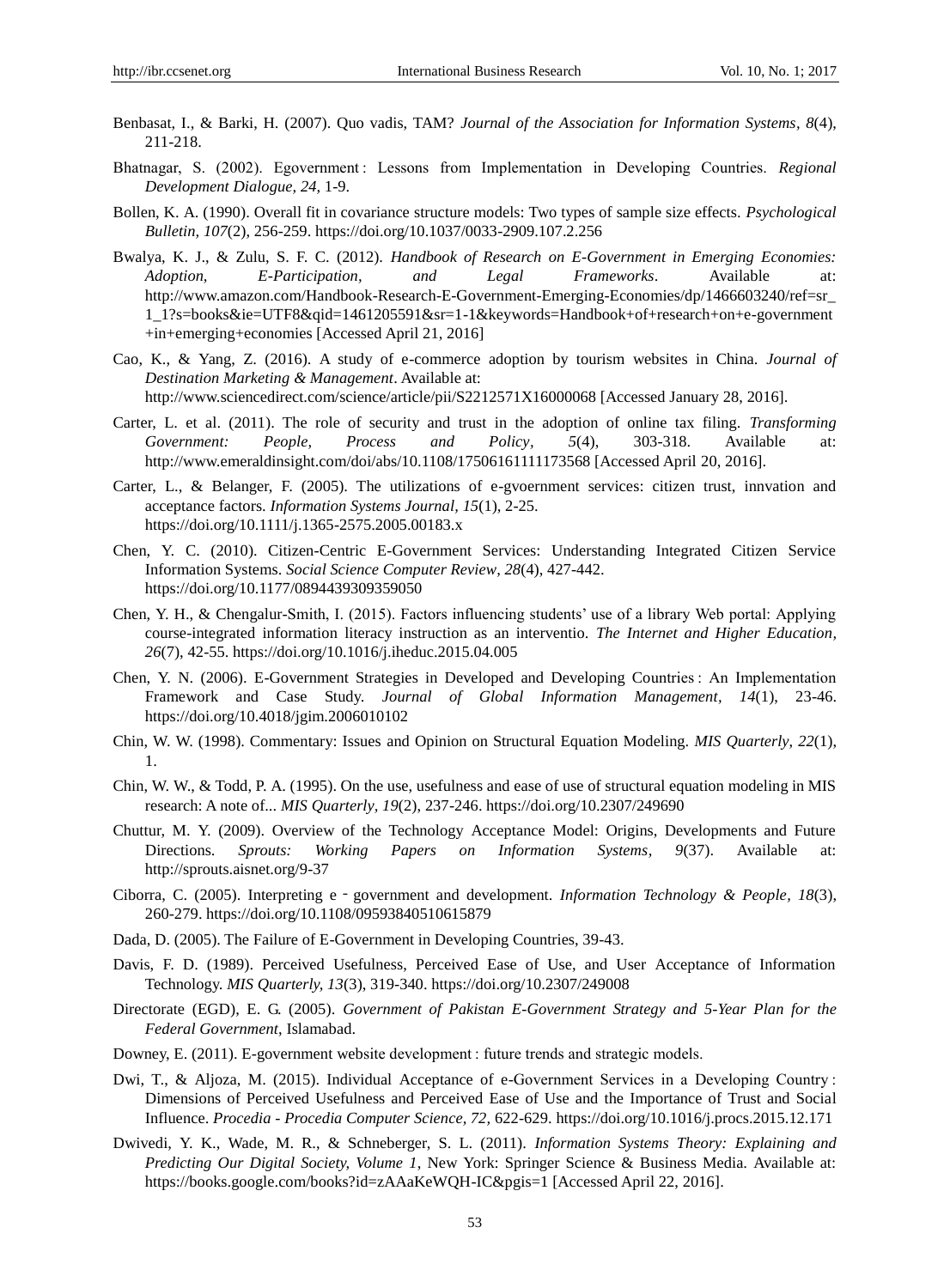- Fayad, R., & Paper, D. (2015). The Technology Acceptance Model E-Commerce Extension: A Conceptual Framework. *Procedia Economics and Finance, 26,* 1000-1006. Available at: http://www.sciencedirect.com/science/article/pii/S2212567115009223 [Accessed April 23, 2016].
- Fishbein, M., & Ajzen, I. (1975). *Belief, attitude, intention, and behavior : an introduction to theory and research*, Reading Mass.: Addison-Wesley Pub. Co.
- Gefen, D., Karahanna, E., & Straub, D. W. (2003). Trust and TAM in Online Shopping: An Integrated Model. *MIS Quarterly, 27*(1), 51-90.
- Ghalandari, K. (2012). The Effect of Performance Expectancy , Effort Expectancy , Social Influence and Facilitating Conditions on Acceptance of E-Banking Services in Iran : the Moderating Role of Age and Gender. *Middle-East Journal of Scientific Research, 12*(6), 801-807.
- Goudarzi, S., Ahmad, M. N., & Soleymani, S. A. (2013). Impact of Trust on Internet Banking Adoption : A Literature Review. *Australian Journal of Basic and Applied Sciences, 7*(7), 334-347.
- Gupta, B., Dasgupta, S., & Gupta, A. (2008). Adoption of ICT in a government organization in a developing country: An empirical study. *The Journal of Strategic Information Systems, 17*(2), 140-154. <https://doi.org/10.1016/j.jsis.2007.12.004>
- Haider, Z., & Shuwen, C. (2015). Adoption of e-Government in Pakistan : Demand Perspective. *International Journal of Advanced Computer Science and Applications, 6*(5), 71-80. <https://doi.org/10.14569/IJACSA.2015.060512>
- Haider, Z., Shuwen, C., & Burdey, M. B. (2016). E-Government Project Obstacles in Pakistan. *International Journal of Computer Theory and Engineering, 8*(5), 362-371.<https://doi.org/10.7763/IJCTE.2016.V8.1072>
- Hair, J. F. et al. (2014). *Multivariate data analysis* 7th ed., Upper Saddle River, N.J.: Pearson Education.
- Heeks, R. (2001). *Understanding e-Governance for Development*, Manchester: Institute for Development Policy and Management. Available at: http://ictlogy.net/bibliography/reports/projects.php?idp=1943 [Accessed April 20, 2016].
- Heeks, R. (2002a). Information Systems and Developing Countries: Failure, Success, and Local Improvisations. *The Information Society*. Available at: http://www.tandfonline.com/doi/abs/10.1080/01972240290075039?journalCode=utis20 [Accessed April 20, 2016].
- Heeks, R. (2002b). Reinventing government in the information age : international practice in IT-enabled public sector reform.
- Heeks, R. (2003). *Most e-government-for-development projects fail : how can risks be reduced?*, Manchester: Institute for Development Policy and Management University of Manchester.
- Heeks, R., & Bailur, S. (2007). Analyzing e-government research : Perspectives, philosophies, theories, methods, and practice. *Government Information Quarterly, 24,* 243-265. <https://doi.org/10.1016/j.giq.2006.06.005>
- Heintze, T., & Bretschneider, S. (2000). Information Technology and Restructuring in Public Organizations: Does Adoption of Information Technology Affect Organizational Structures, Communications, and Decision Making? *Journal of Public Administration Research and Theory, 10*(4), 801-830. <https://doi.org/10.1093/oxfordjournals.jpart.a024292>
- Hongbo, W. (2014). *UNITED NATIONS E-GOVERNMENT SURVEY 2014 : E-Government for the Future We Want*, New York. Available at: https://publicadministration.un.org/egovkb/Portals/egovkb/Documents/un/2014-Survey/E-Gov\_Complete\_S urvey-2014.pdf
- Hooper, D. et al. (2008). Structural Equation Modelling: Guidelines for Determining Model Fit. *The Electronic Journal of Business Research Methods, 6*(1), 53-60. Available at: www.ejbrm.com
- Hu, L., & Bentler, P. M. (1999). Cutoff criteria for fit indexes in covariance structure analysis: Conventional criteria versus new alternatives. *Structural Equation Modeling: A Multidisciplinary Journal, 6*(1), 1-55. <https://doi.org/10.1080/10705519909540118>
- Hua, N., Morosan, C., & DeFranco, A. (2015). The other side of technology adoption: Examining the relationships between e-commerce expenses and hotel performance. *International Journal of Hospitality*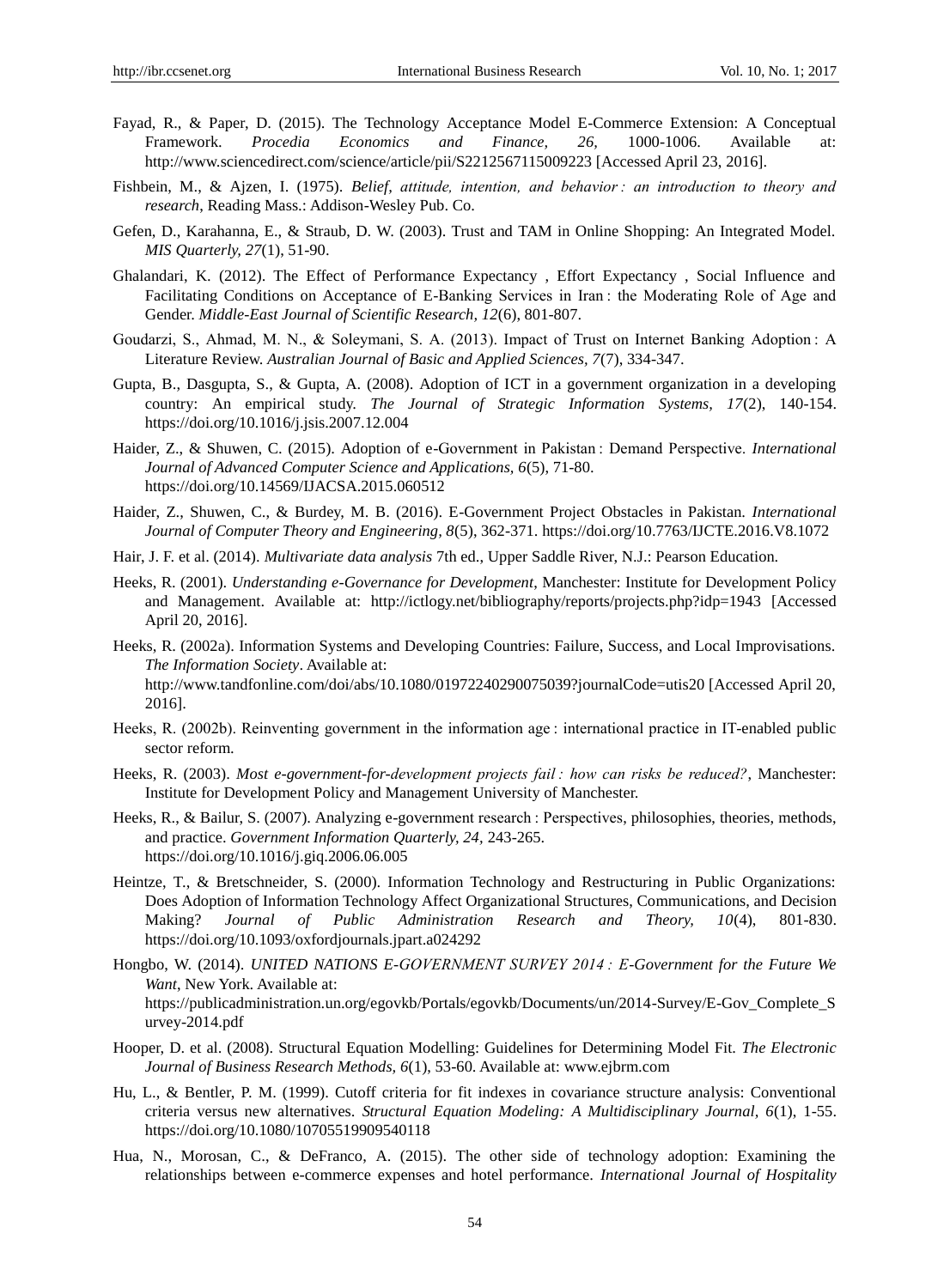*Management, 45,* 109-120[. https://doi.org/10.1016/j.ijhm.2014.12.001](https://doi.org/10.1016/j.ijhm.2014.12.001)

- Huang, E., & Chuang, M. H. (2007). *Extending the theory of planned behaviour as a model to explain post-merger employee behaviour of IS use, 23,* 240-257.
- Jahangir, N., & Begum, N. (2008). The role of perceived usefulness , perceived ease of use , security and privacy , and customer attitude to engender customer adaptation in the context of electronic banking. *African Journal of Business Management, 2*(1), 32-40.
- Kamal, M. M. & Hackney, R. (2012). Inhibiting Factors For E-Government Adoption: The Pakistan Context. In *PACIS 2012 Proceedings*, 112.
- Karunasena, K., & Deng, H. (2012). Critical factors for evaluating the public value of e-government in Sri Lanka. *Government Information Quarterly, 29*(1), 76-84.<https://doi.org/10.1016/j.giq.2011.04.005>
- Kayani, M. B. et al. (2011). Analyzing Barriers in e-Government Implementation in Pakistan. *International Journal for Infonomics, 4*(3), 494-500.<https://doi.org/10.20533/iji.1742.4712.2011.0055>
- Kearns, I. (2004). Public value and e-government. *Institute for Public Policy Research*, 1-50. Available at: http://www.centreforcities.org/assets/files/pdfs/public\_value\_egovernment.pdf
- Khan, F. A., & Ahmad, B. (2015). Factors Influencing Electronic Government Adoption : Perspectives Of Less Frequent Internet Users Of Pakistan. *INTERNATIONAL JOURNAL OF SCIENTIFIC & TECHNOLOGY RESEARCH, 4*(01).
- Khanh, N. T. V. (2014). The critical factors affecting E-Government adoption: A Conceptual Framework in Vietnam. Available at: http://adsabs.harvard.edu/abs/2014arXiv1401.4876K [Accessed April 21, 2016].
- Kharel, P., & Shakya, S. (2012). e-Government Implementation in Nepal : A Challenges*, 2*(1).
- Khattab, A. A. et al. (2015). The Effect of Trust and Risk Perception on Citizen ' s Intention to Adopt and Use E-Government Services in Jordan. *Journal of Service Science and Management, June,* 279-290. <https://doi.org/10.4236/jssm.2015.83031>
- Khurshid, A. (2014). Factors contributing towards adoption of E-banking in Pakistan. *International Journal of Accounting and Financial Reporting, 4*(2), 437-455.<https://doi.org/10.5296/ijafr.v4i2.6584>
- Kurnia, S. et al. (2015). E-commerce technology adoption: A Malaysian grocery SME retail sector study. *Journal of Business Research, 68*(9), 1906-1918[. https://doi.org/10.1016/j.jbusres.2014.12.010](https://doi.org/10.1016/j.jbusres.2014.12.010)
- Lee, J., Joon, H., & Ahn, M. J. (2011). The willingness of e-Government service adoption by business users : The role of of fl ine service quality and trust in technology. *Government Information Quarterly, 28*(2), 222-230. <https://doi.org/10.1016/j.giq.2010.07.007>
- Liu, Y. et al. (2014). An empirical investigation of mobile government adoption in rural China: A case study in Zhejiang province. *Government Information Quarterly, 31*(3), 432-442. <https://doi.org/10.1016/j.giq.2014.02.008>
- Lu, C., Huang, S., & Lo, P. (2010). An empirical study of on-line tax filing acceptance model : Integrating TAM and TPB *, 4*(May), 800-810.
- Mahapatra, R., & Perumal, S. (2004). E-governance in India: A Strategic Framework. *International Journal for Infonomics, 6,* 12.
- Mahar, A. (2014). Pakistan's Youth Bulge: Human Resource Development (HRD) Challenges. *Islamabad Policy Research Institute*. Available at:

http://www.ipripak.org/pakistans-youth-bulge-human-resource-development-hrd-challenges/#sthash.pw9S9 Ex7.dpbs [Accessed April 21, 2016].

- Mahmood, Z. (2013). E-government implementation and practice in developing countries.
- Malaquias, R. F., & Hwang, Y. (2016). An empirical study on trust in mobile banking: A developing country perspective. *Computers in Human Behavior, 54,* 453-461.<https://doi.org/10.1016/j.chb.2015.08.039>
- Mariam, R., & Vatcharaporn, E. M. K. (2013). Factors influencing e-government adoption in Pakistan. *Transforming Government: People, Process and Policy, 6*(3), 258-282.
- Meftah, M., Gharleghi, B., & Samadi, B. (2015). Adoption of E-government among Bahraini citizens. *Asian Social Science, 11*(4), 141-149.<https://doi.org/10.5539/ass.v11n4p141>
- Mohammadi, H. (2015). RETRACTED: Factors affecting the e-learning outcomes: An integration of TAM and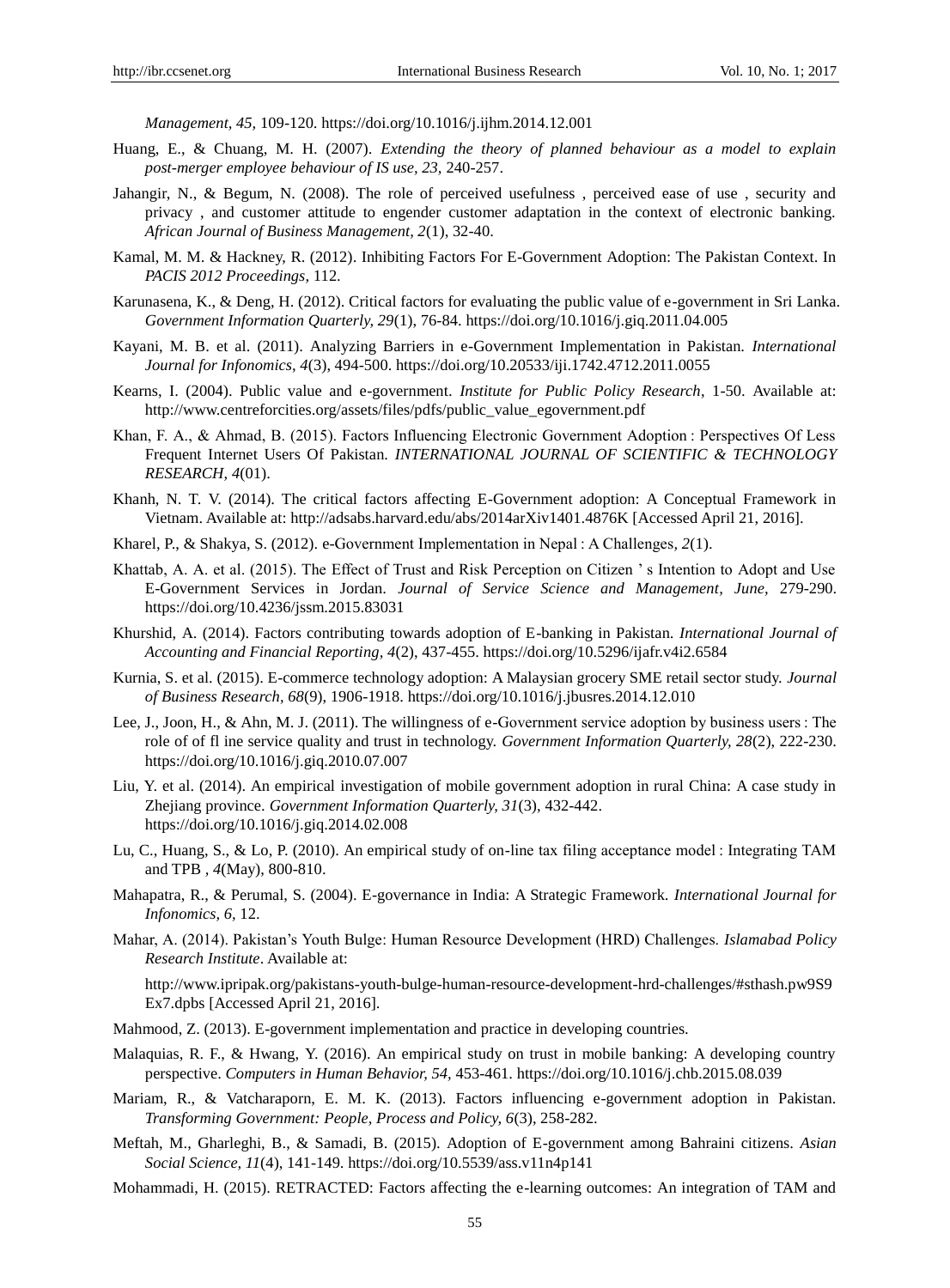IS success model. *Telematics and Informatics, 32*(4), 701-719.<https://doi.org/10.1016/j.tele.2015.03.002>

- Nam, T. (2014). Determining the type of e-government use. *Government Information Quarterly, 31*(2), 211-220. <https://doi.org/10.1016/j.giq.2013.09.006>
- Nasri, W., & Abbas, H. (2015). DETERMINANTS INFLUENCING CITIZENS ' INTENTION TO USE e-Gov IN THE STATE OF KUWAIT : APPLICATION OF UTAUT. *International Journal of Economics, Commerce and Management, III*(5), 517-540.
- Nunnally, J. C., & Bernstein, I. H. (1997). *Psychometric theory* 3rd ed., New York: McGraw-Hill.
- Ovais, A. M., Markkula, J., & Oivo, M. (2013). Factors affecting e‐government adoption in Pakistan: a citizen's perspective. *Transforming Government: People, Process and Policy, 7*(2), 225-239. Available at: http://www.emeraldinsight.com/doi/abs/10.1108/17506161311325378 [Accessed April 21, 2016].
- Ozkan, S., & Kanat, I. E. (2011). e-Government adoption model based on theory of planned behavior : Empirical validation. *Government Information Quarterly, 28*(4), 503-513.<https://doi.org/10.1016/j.giq.2010.10.007>
- Park, S. Y. (2009). An Analysis of the Technology Acceptance Model in Understanding University Students' Behavioral Intention to Use e-Learning. *Educational Technology & Society, 12*(3), 150-162.
- Praveena, K., & Thomas, S. (2013). Continuance Intention to Use Facebook: Role of Perceived Enjoyment and Trust. *The International Journal of Business & Management, 1*(6), 26-32.
- Qaisar, N., & Ghufran, H. (2010). E-Government Challenges in Public Sector : A case study of Pakistan*, 7*(5), 310-317.
- Qiu, L., & Li, D. (2008). Applying TAM in B2C E-commerce research: An extended model. *Tsinghua Science and Technology, 13*(3), 265-272[. https://doi.org/10.1016/S1007-0214\(08\)70043-9](https://doi.org/10.1016/S1007-0214(08)70043-9)
- Rahayu, R., & Day, J. (2015). Determinant Factors of E-commerce Adoption by SMEs in Developing Country: Evidence from Indonesia. *Procedia - Social and Behavioral Sciences, 195,* 142-150. <https://doi.org/10.1016/j.sbspro.2015.06.423>
- Rainford, S. (2005). SRI LANKA e-Sri Lanka : An Integrated Approach to e- Government Case Study Shoban Rainford, 1-21.
- Rana, N. P., & Dwivedi, Y. K. (2015). Citizen ' s adoption of an e-government system : Validating extended social cognitive theory (SCT). *Government Information Quarterly, 32*(2), 172-181. <https://doi.org/10.1016/j.giq.2015.02.002>
- Rifkin, J. (2013). The Third Industrial Revolution: How Lateral Power Is Transforming Energy, the Economy, and the World. *St. Martin's Griffin*, 304. Available at:

http://www.amazon.com/The-Third-Industrial-Revolution-Transforming/dp/0230341977 [Accessed April 21, 2016].

- Rogers, E. M. (1995). *Diffusion of Innovation* 4th ed., New York: The Free Press.
- Rotter, J. B. (1971). Eneralized expectations for interpersonal trust. *Am Psychol, 26*(5). <https://doi.org/10.1037/h0031464>
- Sá, F., Rocha, Á., & Pérez, M. (2016). From the quality of traditional services to the quality of local e-Government online services : A literature review*, 33,* 149-160.
- Sæbø, Ø., Rose, J., & Skiftenes, F. L. (2008). The shape of eParticipation: Characterizing an emerging research area. *Government Information Quarterly, 25*(3), 400-428[. https://doi.org/10.1016/j.giq.2007.04.007](https://doi.org/10.1016/j.giq.2007.04.007)
- Sahari, N., & Abidin, N. Z. (2012). Malaysian e-Government Application: Factors of Actual Use. *Australian Journal of Basic & Applied Sciences*, *6*(12), 325-334.
- Saunders, M., Lewis, P., & Thornhill, A. (2009). *Research methods for business students* 5th ed., Essex: FT Prentice Hall.
- Shajari, M., & Ismail, Z. (2012). *Trustworthiness : A key Factor for Adoption Models of e-Government Services in Developing Countries, 30,* 22-26.
- Shakya, S. (2008). The Legal and Regulatory Framework on e/m-Government Case of Nepal. *Capacity-building Workshop on Back Office Management for e/m-Government in Asia and the Pacific Region*.
- Shen, D. et al. (2006). Social Influence for Perceived Usefulness and Ease-of-Use of Course Delivery Systems. *Journal of Interactive Online Learning, 5*(3), 270-282.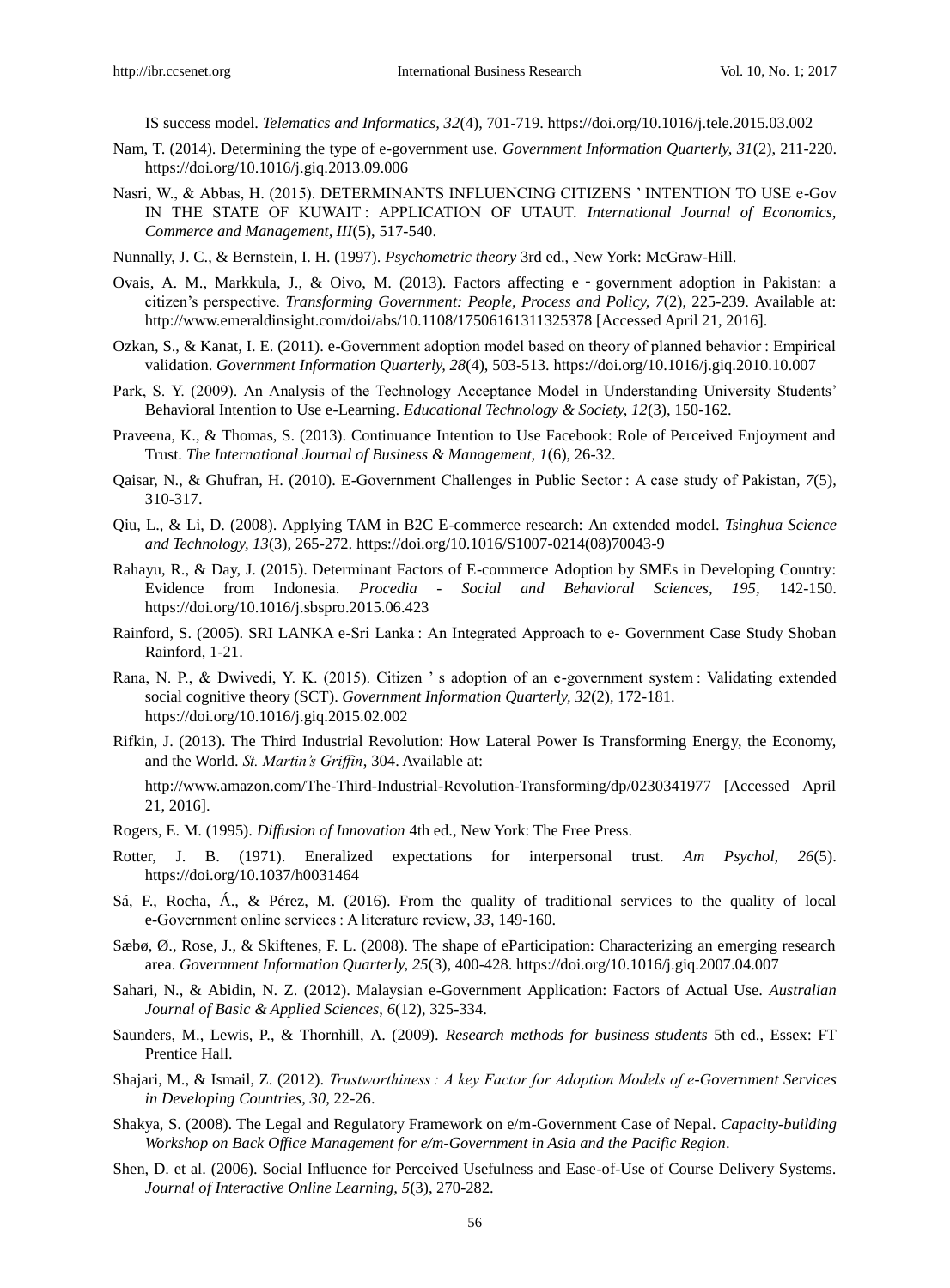- Shim, D., Kim, J. G., & Altmann, J. (2016). Identifying key drivers and bottlenecks in the adoption of E-book readers in Korea. *Telematics and Informatics, 33*(3), 860-871[. https://doi.org/10.1016/j.tele.2015.12.009](https://doi.org/10.1016/j.tele.2015.12.009)
- Shyu, S. H. P., & Huang, J. H. (2011). Elucidating usage of e-government learning: A perspective of the extended technology acceptance model. *Government Information Quarterly, 28*(4), 491-502. <https://doi.org/10.1016/j.giq.2011.04.002>
- Snellen, I. (2002). Electronic Governance: Implications for Citizens, Politicians and Public Servants. *International Review of Administrative Sciences, 68*(2), 183-198. <https://doi.org/10.1177/0020852302682002>
- Taylor, S., & Todd, P. A. (1995). Understanding Information Technology Usage: A Test of Competing Models. *Institute of Operations Research and Management Sciences, 6*(2), 144-176. <https://doi.org/10.1287/isre.6.2.144>
- Tuck, M., & Riley, D. (1986). *The theory of reasoned action: A decision theory of crime*. Transaction Publishers. Available at:

http://scholar.google.com/scholar?hl=en&btnG=Search&q=intitle:The+Theory+of+Reasoned+Action:+A+ Decision+Theory+of+Crime#0.

- Ueasangkomsate, P. (2015). Adoption E-Commerce for Export Market of Small and Medium Enterprises in Thailand. *Procedia - Social and Behavioral Sciences, 207,* 111-120. <https://doi.org/10.1016/j.sbspro.2015.10.158>
- UNICEF. (2013). Pakistan : The World's Children 2015 Country Statistical tables. *United Nations*. Available at: http://www.unicef.org/infobycountry/pakistan\_pakistan\_statistics.html [Accessed April 21, 2016].
- United Nations. (2008). *UN e-Government Survey 2008*, New York.
- United Nations. (2010). *E-Government Survey 2010*.
- Venkatesh, V. (2000). Determinants of perceived ease of use: Integrating perceived behavioral control, computer anxiety and enjoyment into the technology acceptance model. *Information Systems Research, 11*(4), 342-365.<https://doi.org/10.1287/isre.11.4.342.11872>
- Venkatesh, V., Morris, M. G., Davis, G. B., & Davis, F. D. (2011). User Acceptance of Information Technology : Toward a Unified View. *MIS Quarterly*, *27*(3), 425-478.
- Viana, T. D., Rust, R. T., & Rhoda, J. (2005). The business value of e‐government for small firms. *International Journal of Service Industry Management, 16*(4), 385-407. <https://doi.org/10.1108/09564230510614022>
- Vintar, M. (2006). The Development of E-Government in Central and Eastern Europe [CEE]. *The international Journal of Government and Democracy in the information age, 11*(3).
- Wahab, S., Noor, N. A. M., & Ali, J. (2009). Technology Trust and E-banking Adoption: The mediation effect of Customer Relationship Management Performance. *The Asian Journal of Technology Management, 2*(2), 40-49.
- Warkentin, M. et al. (2002). Encouraging Citizen Adoption of E-Government by Building Trust. *Electronic Markets, 12*(3), 157-162[. https://doi.org/10.1080/101967802320245929](https://doi.org/10.1080/101967802320245929)
- Zafiropoulos, K., Karavasilis, I., & Vrana, V. (2012). Assessing the Adoption of e-Government Services by Teachers in Greece. *Future Internet, 4*(2), 528-544[. https://doi.org/10.3390/fi4020528](https://doi.org/10.3390/fi4020528)
- Zhao, F., Ning, K., & Collier, A. (2014). Information & Management Effects of national culture on e-government diffusion — A global study of 55 countries. *Information & Management, 51*(8), 1005-1016. Available at: <https://doi.org/10.1016/j.im.2014.06.004>